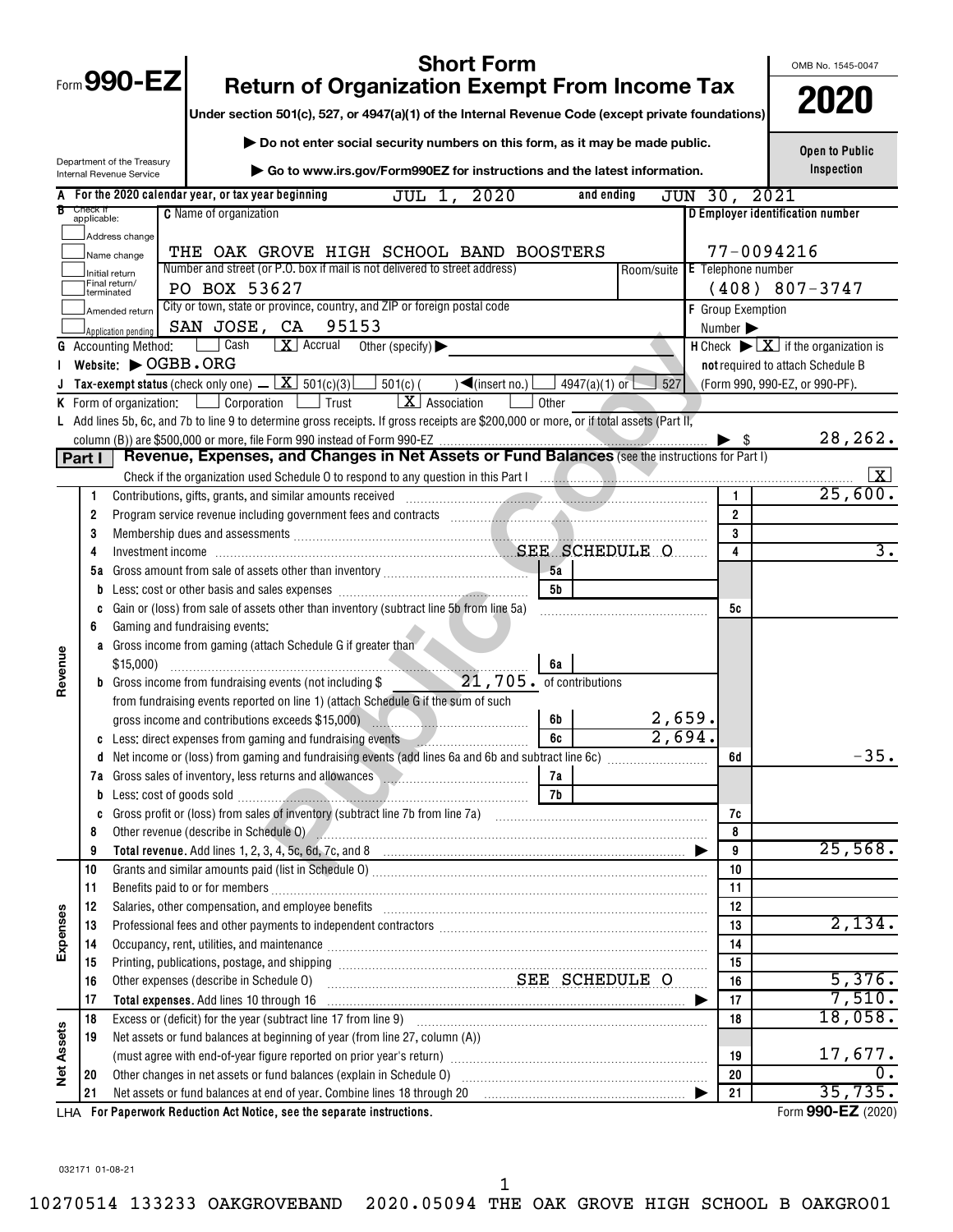| THE OAK GROVE HIGH SCHOOL BAND BOOSTERS<br>Form 990-EZ (2020)                                                                                                                                                                                                                                  |                     |                                            |                         | 77-0094216                           | Page 2                                    |
|------------------------------------------------------------------------------------------------------------------------------------------------------------------------------------------------------------------------------------------------------------------------------------------------|---------------------|--------------------------------------------|-------------------------|--------------------------------------|-------------------------------------------|
| <b>Balance Sheets</b> (see the instructions for Part II)<br>Part II                                                                                                                                                                                                                            |                     |                                            |                         |                                      |                                           |
| Check if the organization used Schedule O to respond to any question in this Part II                                                                                                                                                                                                           |                     |                                            |                         |                                      | X                                         |
|                                                                                                                                                                                                                                                                                                |                     | (A) Beginning of year                      |                         |                                      | (B) End of year                           |
| 22                                                                                                                                                                                                                                                                                             |                     | 22, 202.                                   | 22                      |                                      | 37,162.                                   |
| Land and buildings<br>23                                                                                                                                                                                                                                                                       |                     |                                            | 23                      |                                      |                                           |
| 24                                                                                                                                                                                                                                                                                             |                     |                                            | 24                      |                                      |                                           |
| 25<br>Total assets<br>Total liabilities (describe in Schedule 0)<br>SEE SCHEDULE O                                                                                                                                                                                                             |                     | 22, 202.                                   | 25                      |                                      | 37,162.                                   |
| 26                                                                                                                                                                                                                                                                                             |                     | 4,525.                                     | 26                      |                                      | 1,427.                                    |
| Net assets or fund balances (line 27 of column (B) must agree with line 21)<br>27                                                                                                                                                                                                              |                     | 17,677.                                    | 27                      |                                      | 35,735.                                   |
| Part III   Statement of Program Service Accomplishments (see the instructions for Part III)                                                                                                                                                                                                    |                     |                                            |                         |                                      | <b>Expenses</b><br>(Required for section) |
| Check if the organization used Schedule O to respond to any question in this Part III                                                                                                                                                                                                          |                     |                                            | $\overline{\mathbf{X}}$ |                                      | $\frac{1}{5}01(c)(3)$ and $501(c)(4)$     |
| What is the organization's primary exempt purpose? SEE SCHEDULE O                                                                                                                                                                                                                              |                     |                                            |                         |                                      | organizations; optional for               |
| Describe the organization's program service accomplishments for each of its three largest program services, as measured by expenses. In a clear and concise<br>manner, describe the services provided, the number of persons benefited, and other relevant information for each program title. |                     |                                            |                         | others.)                             |                                           |
|                                                                                                                                                                                                                                                                                                |                     |                                            |                         |                                      |                                           |
| BOOSTER ACTIVITIES PROVIDE NECESSARY FUNDS, VOLUNTEERS,<br>28                                                                                                                                                                                                                                  |                     |                                            |                         |                                      |                                           |
| AND EQUIPMENT TO ASSIST THE BAND AND GUARD DIRECTORS.                                                                                                                                                                                                                                          |                     |                                            |                         |                                      |                                           |
|                                                                                                                                                                                                                                                                                                |                     |                                            |                         |                                      |                                           |
| (Grants \$<br>) If this amount includes foreign grants, check here                                                                                                                                                                                                                             |                     |                                            |                         | 28a                                  | 5,372.                                    |
| 29                                                                                                                                                                                                                                                                                             |                     |                                            |                         |                                      |                                           |
|                                                                                                                                                                                                                                                                                                |                     |                                            |                         |                                      |                                           |
|                                                                                                                                                                                                                                                                                                |                     |                                            |                         |                                      |                                           |
| (Grants \$                                                                                                                                                                                                                                                                                     |                     |                                            |                         | 29a                                  |                                           |
| 30                                                                                                                                                                                                                                                                                             |                     |                                            |                         |                                      |                                           |
|                                                                                                                                                                                                                                                                                                |                     |                                            |                         |                                      |                                           |
|                                                                                                                                                                                                                                                                                                |                     |                                            |                         |                                      |                                           |
| (Grants \$                                                                                                                                                                                                                                                                                     |                     |                                            |                         | 30al                                 |                                           |
| 31 Other program services (describe in Schedule O)                                                                                                                                                                                                                                             |                     |                                            |                         |                                      |                                           |
| (Grants \$                                                                                                                                                                                                                                                                                     |                     |                                            |                         | 31al<br>32                           | 5,372.                                    |
| 32 Total program service expenses (add lines 28a through 31a)<br>List of Officers, Directors, Trustees, and Key Employees (list each one even if not compensated - see the instructions for Part IV)<br><b>Part IV</b>                                                                         |                     |                                            |                         |                                      |                                           |
| Check if the organization used Schedule O to respond to any question in this Part IV                                                                                                                                                                                                           |                     |                                            |                         |                                      |                                           |
|                                                                                                                                                                                                                                                                                                | (b) Average hours   | (C) Reportable                             |                         | $(d)$ Health benefits,               | (e) Estimated                             |
| (a) Name and title                                                                                                                                                                                                                                                                             | per week devoted to | compensation (Forms                        |                         | contributions to<br>employee benefit | amount of other                           |
|                                                                                                                                                                                                                                                                                                | position            | W-2/1099-MISC)<br>(if not paid, enter -0-) |                         | plans, and deferred<br>compensation  | compensation                              |
| <b>GRETCHEN HIMES</b>                                                                                                                                                                                                                                                                          |                     |                                            |                         |                                      |                                           |
| PRESIDENT                                                                                                                                                                                                                                                                                      | 1.00                |                                            |                         |                                      |                                           |
| <b>ANGELINE FIFE</b>                                                                                                                                                                                                                                                                           |                     |                                            |                         |                                      |                                           |
|                                                                                                                                                                                                                                                                                                |                     | 0.                                         |                         | о.                                   | Ο.                                        |
|                                                                                                                                                                                                                                                                                                |                     |                                            |                         |                                      |                                           |
| <b>TREASURER</b>                                                                                                                                                                                                                                                                               | 1.00                | 0.                                         |                         | 0.                                   | $\mathbf 0$ .                             |
| <b>ANTHONY KOCKLER</b>                                                                                                                                                                                                                                                                         |                     |                                            |                         |                                      |                                           |
| <b>SECRETARY</b>                                                                                                                                                                                                                                                                               | 1.00                | 0.                                         |                         | 0.                                   | $\boldsymbol{0}$ .                        |
| ELIZABETH BRAITHWAITE                                                                                                                                                                                                                                                                          |                     |                                            |                         |                                      |                                           |
| STUDENT ACCOUNTS REP                                                                                                                                                                                                                                                                           | 1.00                | 0.                                         |                         | 0.                                   | $\boldsymbol{0}$ .                        |
| <b>KRISTINE BOND</b>                                                                                                                                                                                                                                                                           |                     |                                            |                         |                                      |                                           |
| <b>UNIFORMS REP</b>                                                                                                                                                                                                                                                                            | 1.00                | 0.                                         |                         | 0.                                   | $\boldsymbol{0}$ .                        |
| <b>CHRISTOPHER MOURA</b>                                                                                                                                                                                                                                                                       |                     |                                            |                         |                                      |                                           |
| <b>BAND DIRECTOR</b>                                                                                                                                                                                                                                                                           | 1.00                | 0.                                         |                         | 0.                                   | $\boldsymbol{0}$ .                        |
| CHARLES CLINKENBEARD                                                                                                                                                                                                                                                                           |                     | 0.                                         |                         | 0.                                   |                                           |
| HOSPITALITY                                                                                                                                                                                                                                                                                    | 1.00                |                                            |                         |                                      | $\mathbf 0$ .                             |
| <b>CHERI CLINKENBEARD</b><br>HOSPITALITY                                                                                                                                                                                                                                                       | 1.00                | 0.                                         |                         | 0.                                   | 0.                                        |
|                                                                                                                                                                                                                                                                                                |                     |                                            |                         |                                      |                                           |
|                                                                                                                                                                                                                                                                                                |                     |                                            |                         |                                      |                                           |
|                                                                                                                                                                                                                                                                                                |                     |                                            |                         |                                      |                                           |
|                                                                                                                                                                                                                                                                                                |                     |                                            |                         |                                      |                                           |
|                                                                                                                                                                                                                                                                                                |                     |                                            |                         |                                      |                                           |
|                                                                                                                                                                                                                                                                                                |                     |                                            |                         |                                      |                                           |
|                                                                                                                                                                                                                                                                                                |                     |                                            |                         |                                      |                                           |
|                                                                                                                                                                                                                                                                                                |                     |                                            |                         |                                      |                                           |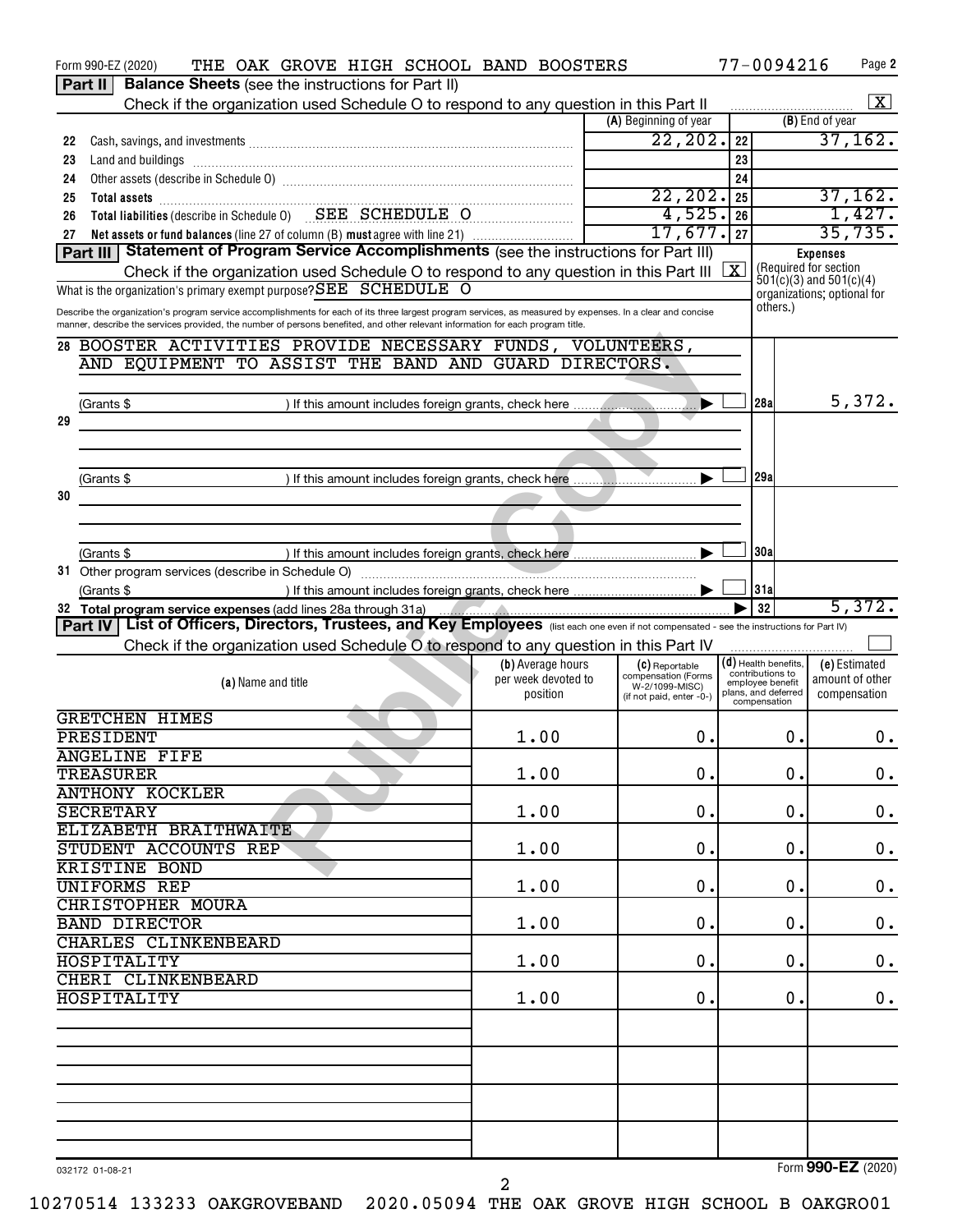| Form 990-EZ (2020) |  |  |  | THE OAK GROVE HIGH SCHOOL BAND BOOSTERS | 77-0094216                                                                                                                                      |         | Page                    |
|--------------------|--|--|--|-----------------------------------------|-------------------------------------------------------------------------------------------------------------------------------------------------|---------|-------------------------|
| <b>Part V</b>      |  |  |  |                                         | <b>Other Information</b> (Note the Schedule A and personal benefit contract statement requirements in the                                       |         |                         |
|                    |  |  |  |                                         | instructions for Part V.) Check if the organization used Sch. O to respond to any question in this Part V                                       |         | $\overline{\mathbf{x}}$ |
|                    |  |  |  |                                         |                                                                                                                                                 | Yes  No |                         |
|                    |  |  |  |                                         | 33 Did the organization engage in any significant activity not previously reported to the IRS? If "Yes," provide a detailed description of each |         |                         |

|    | instructions for Part V.) Check if the organization used Sch. O to respond to any question in this Part V                                                                                                                      |                 |         | $\mathbf{X}$ |
|----|--------------------------------------------------------------------------------------------------------------------------------------------------------------------------------------------------------------------------------|-----------------|---------|--------------|
|    |                                                                                                                                                                                                                                |                 | Yes No  |              |
| 33 | Did the organization engage in any significant activity not previously reported to the IRS? If "Yes," provide a detailed description of each                                                                                   |                 |         |              |
|    | activity in Schedule O                                                                                                                                                                                                         | 33              |         | X            |
| 34 | Were any significant changes made to the organizing or governing documents? If "Yes," attach a conformed copy of the amended                                                                                                   |                 |         |              |
|    |                                                                                                                                                                                                                                | 34              |         | X            |
|    | 35a Did the organization have unrelated business gross income of \$1,000 or more during the year from business activities (such as those reported                                                                              |                 |         |              |
|    | on lines 2, 6a, and 7a, among others)?                                                                                                                                                                                         | 35a             |         | X            |
|    |                                                                                                                                                                                                                                | 35b             | N/R     |              |
|    | c Was the organization a section $501(c)(4)$ , $501(c)(5)$ , or $501(c)(6)$ organization subject to section 6033(e) notice, reporting, and proxy tax                                                                           |                 |         |              |
|    |                                                                                                                                                                                                                                | 35с             |         | X            |
| 36 | Did the organization undergo a liquidation, dissolution, termination, or significant disposition of net assets during the year? If "Yes,"                                                                                      |                 |         |              |
|    |                                                                                                                                                                                                                                | 36              |         | х            |
|    | 0.<br>37a Enter amount of political expenditures, direct or indirect, as described in the instructions<br>37a                                                                                                                  |                 |         |              |
|    | <b>b</b> Did the organization file Form 1120-POL for this year?                                                                                                                                                                | 37 <sub>b</sub> |         | х            |
|    | 38a Did the organization borrow from, or make any loans to, any officer, director, trustee, or key employee; or were any such loans made                                                                                       |                 |         |              |
|    |                                                                                                                                                                                                                                | 38a             |         | х            |
|    | N/A<br>b If "Yes," complete Schedule L, Part II, and enter the total amount involved [11] [11] [12] Manuscommunical L<br>38 <sub>b</sub>                                                                                       |                 |         |              |
|    | 39 Section 501(c)(7) organizations. Enter:                                                                                                                                                                                     |                 |         |              |
|    | N/A<br>39a<br>a Initiation fees and capital contributions included on line 9 [11] [11] matter contract the same contributions included on line 9                                                                               |                 |         |              |
|    | N/A<br>39 <sub>b</sub>                                                                                                                                                                                                         |                 |         |              |
|    | 40a Section 501(c)(3) organizations. Enter amount of tax imposed on the organization during the year under:<br>0.                                                                                                              |                 |         |              |
|    | $0 \cdot$ ; section 4912 $\bullet$ $0 \cdot$ ; section 4955<br>section $4911$                                                                                                                                                  |                 |         |              |
|    | <b>b</b> Section 501(c)(3), 501(c)(4), and 501(c)(29) organizations. Did the organization engage in any section 4958 excess benefit                                                                                            |                 |         |              |
|    | transaction during the year, or did it engage in an excess benefit transaction in a prior year that has not been reported on any                                                                                               |                 |         | х            |
|    | of its prior Forms 990 or 990-EZ? If "Yes," complete Schedule L, Part I                                                                                                                                                        | 40b             |         |              |
|    | c Section 501(c)(3), 501(c)(4), and 501(c)(29) organizations. Enter amount of tax imposed on<br>$0$ .<br>organization managers or disqualified persons during the year under sections 4912, 4955, and 4958                     |                 |         |              |
|    | d Section 501(c)(3), 501(c)(4), and 501(c)(29) organizations. Enter amount of tax on line 40c reimbursed                                                                                                                       |                 |         |              |
|    | 0.<br>by the organization                                                                                                                                                                                                      |                 |         |              |
|    | e All organizations. At any time during the tax year, was the organization a party to a prohibited tax shelter                                                                                                                 |                 |         |              |
|    | transaction? If "Yes," complete Form 8886-T                                                                                                                                                                                    | 40e             |         | x            |
| 41 | List the states with which a copy of this return is filed $\blacktriangleright$ CA                                                                                                                                             |                 |         |              |
|    | Telephone no. $\triangleright$ (408) 363-9116<br>42a The organization's books are in care of $\blacktriangleright$ THE ORGANIZATION                                                                                            |                 |         |              |
|    | Located at $\triangleright$ PO BOX 53627, SAN JOSE, CA<br>$ZIP + 4$                                                                                                                                                            | $\sqrt{95153}$  |         |              |
|    | <b>b</b> At any time during the calendar year, did the organization have an interest in or a signature or other authority                                                                                                      |                 |         |              |
|    | over a financial account in a foreign country (such as a bank account, securities account, or other financial                                                                                                                  |                 | Yes  No |              |
|    | account)?                                                                                                                                                                                                                      | 42 <sub>b</sub> |         | ∡⊾           |
|    | If "Yes," enter the name of the foreign country                                                                                                                                                                                |                 |         |              |
|    | See the instructions for exceptions and filing requirements for FinCEN Form 114, Report of Foreign Bank and Financial Accounts (FBAR).                                                                                         |                 |         |              |
|    |                                                                                                                                                                                                                                | 42c             |         | х            |
|    | If "Yes," enter the name of the foreign country                                                                                                                                                                                |                 |         |              |
| 43 | Section 4947(a)(1) nonexempt charitable trusts filing Form 990-EZ in lieu of Form 1041 - Check here manufactured and the manufactured with the Section 4947(a)(1) nonexempt charitable trusts filing Form 990-EZ in lieu of Fo |                 |         |              |
|    | and enter the amount of tax-exempt interest received or accrued during the tax year $\ldots$ [2000] and enter the amount of tax-exempt interest received or accrued during the tax year $\ldots$                               | N/A             |         |              |
|    |                                                                                                                                                                                                                                |                 |         |              |
|    |                                                                                                                                                                                                                                |                 | Yes No  |              |
|    | 44a Did the organization maintain any donor advised funds during the year? If "Yes," Form 990 must be completed instead of                                                                                                     |                 |         |              |
|    | Form 990-EZ                                                                                                                                                                                                                    | 44a             |         | х            |
|    | b Did the organization operate one or more hospital facilities during the year? If "Yes," Form 990 must be completed instead                                                                                                   |                 |         |              |

**abcd**  $rac{\text{X}}{\text{X}}$  $\frac{\text{X}}{\text{X}}$ of Form 990-EZ  $\ldots$   $\ldots$   $\ldots$   $\ldots$   $\ldots$   $\ldots$   $\ldots$   $\ldots$   $\ldots$   $\ldots$   $\ldots$   $\ldots$   $\ldots$   $\ldots$   $\ldots$   $\ldots$   $\ldots$ **44b** Х **44c**  $\overline{\texttt{x}}$ Did the organization receive any payments for indoor tanning services during the year? ~~~~~~~~~~~~~~~~~~~~~~~~ If "Yes" to line 44c, has the organization filed a Form 720 to report these payments? If "No," provide an explanation **44d** in Schedule O ~~~~~~~~~~~~~~~~~~~~~~~~~~~~~~~~~~~~~~~~~~~~~~~~~~~~~~~~ **45a** Х **45** Did the organization have a controlled entity within the meaning of section 512(b)(13)? ~~~~~~~~~~~~~~~~~~~~~~~~ **a** Did the organization have a controlled entity within the meaning of section 512(b)(13)? …………………………………………………<br>**b** Did the organization receive any payment from or engage in any transaction with a controlled entity within 512(b)(13)? If "Yes," Form 990 and Schedule R may need to be completed instead of Form 990-EZ. See instructions **45b** 

032173 01-08-21

 **990-EZ** Form (2020)

**3**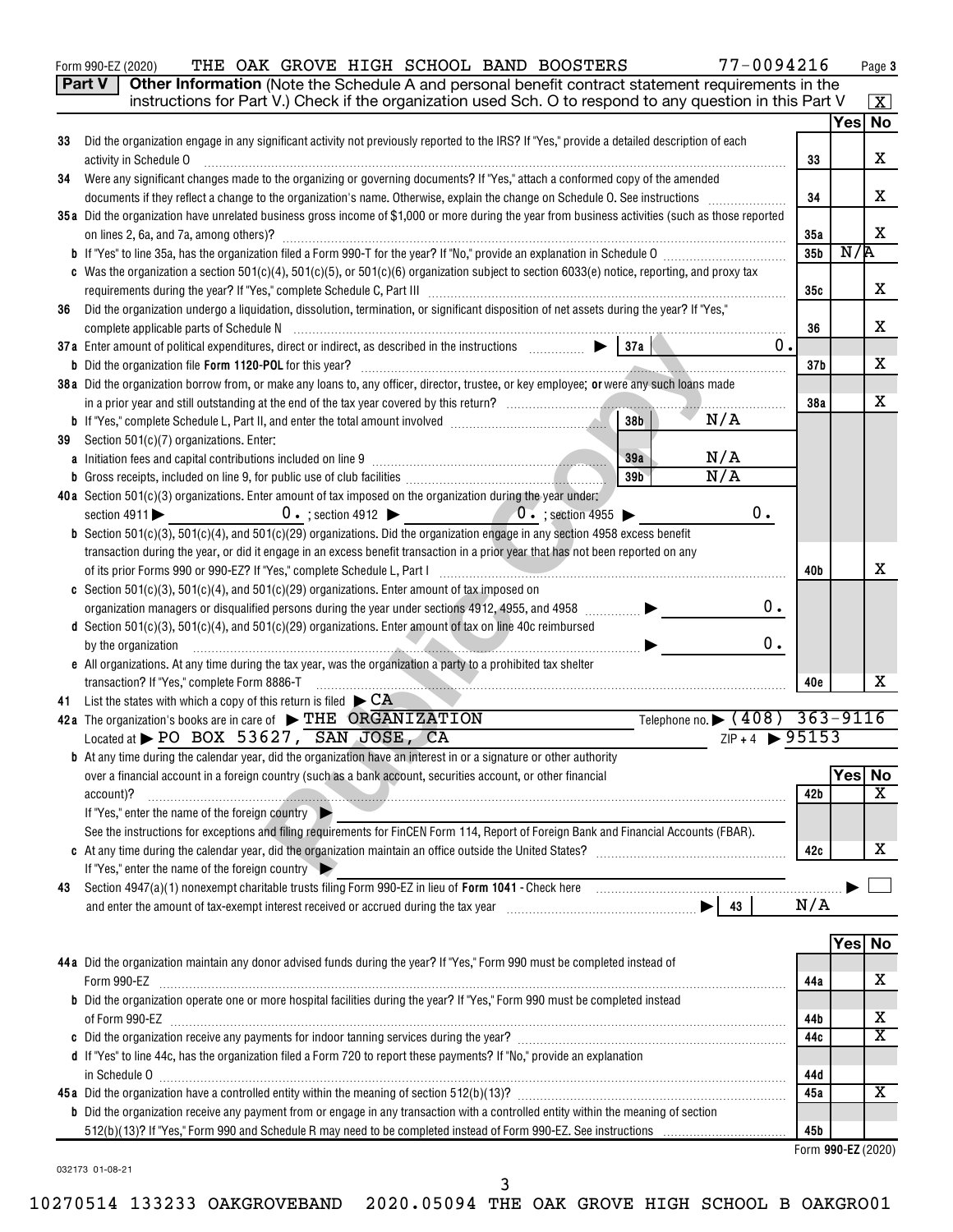| Form 990-EZ (2020)                                                                                                                                        |                                                                                                      |                                     |                    |             |     | THE OAK GROVE HIGH SCHOOL BAND BOOSTERS                                                           |      |                                 |                     |                                                                                                                                                                                                                                |      | 77-0094216                                   |         |                                 | Page 4                  |
|-----------------------------------------------------------------------------------------------------------------------------------------------------------|------------------------------------------------------------------------------------------------------|-------------------------------------|--------------------|-------------|-----|---------------------------------------------------------------------------------------------------|------|---------------------------------|---------------------|--------------------------------------------------------------------------------------------------------------------------------------------------------------------------------------------------------------------------------|------|----------------------------------------------|---------|---------------------------------|-------------------------|
|                                                                                                                                                           |                                                                                                      |                                     |                    |             |     |                                                                                                   |      |                                 |                     |                                                                                                                                                                                                                                |      |                                              |         | Yes No                          |                         |
| 46                                                                                                                                                        |                                                                                                      |                                     |                    |             |     |                                                                                                   |      |                                 |                     | Did the organization engage, directly or indirectly, in political campaign activities on behalf of or in opposition to candidates for public office?                                                                           |      |                                              |         |                                 |                         |
|                                                                                                                                                           |                                                                                                      |                                     |                    |             |     |                                                                                                   |      |                                 |                     | If "Yes," complete Schedule C, Part I music content to the content of the content of the C and the C and the C and the C and the C and the C and the C and the C and the C and the C and the C and the C and the C and the C a |      |                                              | 46      |                                 | X                       |
| Part VI   Section 501(c)(3) Organizations Only                                                                                                            |                                                                                                      |                                     |                    |             |     |                                                                                                   |      |                                 |                     |                                                                                                                                                                                                                                |      |                                              |         |                                 |                         |
|                                                                                                                                                           |                                                                                                      |                                     |                    |             |     |                                                                                                   |      |                                 |                     | All section 501(c)(3) organizations must answer questions 47-49b and 52, and complete the tables for lines 50 and 51.                                                                                                          |      |                                              |         |                                 |                         |
|                                                                                                                                                           |                                                                                                      |                                     |                    |             |     |                                                                                                   |      |                                 |                     |                                                                                                                                                                                                                                |      |                                              |         | Yes                             | No                      |
| 47                                                                                                                                                        |                                                                                                      |                                     |                    |             |     |                                                                                                   |      |                                 |                     | Did the organization engage in lobbying activities or have a section 501(h) election in effect during the tax year? If "Yes," complete Sch. C, Part II                                                                         |      |                                              | 47      |                                 | $\overline{\text{x}}$   |
| 48                                                                                                                                                        |                                                                                                      |                                     |                    |             |     |                                                                                                   |      |                                 |                     |                                                                                                                                                                                                                                |      |                                              | 48      |                                 | $\overline{\text{x}}$   |
|                                                                                                                                                           |                                                                                                      |                                     |                    |             |     |                                                                                                   |      |                                 |                     |                                                                                                                                                                                                                                |      |                                              | 49a     |                                 | $\overline{\mathtt{x}}$ |
|                                                                                                                                                           |                                                                                                      |                                     |                    |             |     |                                                                                                   |      |                                 |                     |                                                                                                                                                                                                                                |      |                                              | 49b     |                                 |                         |
| 50                                                                                                                                                        |                                                                                                      |                                     |                    |             |     |                                                                                                   |      |                                 |                     | Complete this table for the organization's five highest compensated employees (other than officers, directors, trustees, and key employees) who each received more                                                             |      |                                              |         |                                 |                         |
|                                                                                                                                                           |                                                                                                      |                                     |                    |             |     | than \$100,000 of compensation from the organization. If there is none, enter "None."             |      |                                 |                     |                                                                                                                                                                                                                                |      |                                              |         |                                 |                         |
|                                                                                                                                                           |                                                                                                      | (a) Name and title of each employee |                    |             |     |                                                                                                   |      | (b) Average hours               |                     | (C) Reportable<br>compensation (Forms                                                                                                                                                                                          |      | (d) Health benefits,<br>contributions to     |         | (e) Estimated                   |                         |
|                                                                                                                                                           |                                                                                                      |                                     |                    |             |     |                                                                                                   |      | per week devoted to<br>position |                     | W-2/1099-MISC)                                                                                                                                                                                                                 |      | employee benefit<br>plans, and deferred      |         | amount of other<br>compensation |                         |
|                                                                                                                                                           |                                                                                                      |                                     |                    | <b>NONE</b> |     |                                                                                                   |      |                                 |                     |                                                                                                                                                                                                                                |      | compensation                                 |         |                                 |                         |
|                                                                                                                                                           |                                                                                                      |                                     |                    |             |     |                                                                                                   |      |                                 |                     |                                                                                                                                                                                                                                |      |                                              |         |                                 |                         |
|                                                                                                                                                           |                                                                                                      |                                     |                    |             |     |                                                                                                   |      |                                 |                     |                                                                                                                                                                                                                                |      |                                              |         |                                 |                         |
|                                                                                                                                                           |                                                                                                      |                                     |                    |             |     |                                                                                                   |      |                                 |                     |                                                                                                                                                                                                                                |      |                                              |         |                                 |                         |
|                                                                                                                                                           |                                                                                                      |                                     |                    |             |     |                                                                                                   |      |                                 |                     |                                                                                                                                                                                                                                |      |                                              |         |                                 |                         |
|                                                                                                                                                           |                                                                                                      |                                     |                    |             |     |                                                                                                   |      |                                 |                     |                                                                                                                                                                                                                                |      |                                              |         |                                 |                         |
|                                                                                                                                                           |                                                                                                      |                                     |                    |             |     |                                                                                                   |      |                                 |                     |                                                                                                                                                                                                                                |      |                                              |         |                                 |                         |
|                                                                                                                                                           |                                                                                                      |                                     |                    |             |     |                                                                                                   |      |                                 |                     |                                                                                                                                                                                                                                |      |                                              |         |                                 |                         |
|                                                                                                                                                           |                                                                                                      |                                     |                    |             |     |                                                                                                   |      |                                 |                     |                                                                                                                                                                                                                                |      |                                              |         |                                 |                         |
|                                                                                                                                                           |                                                                                                      |                                     |                    |             |     |                                                                                                   |      |                                 |                     |                                                                                                                                                                                                                                |      |                                              |         |                                 |                         |
|                                                                                                                                                           | Total number of other employees paid over \$100,000<br>organization. If there is none, enter "None." |                                     |                    | <b>NONE</b> |     |                                                                                                   |      |                                 |                     | Complete this table for the organization's five highest compensated independent contractors who each received more than \$100,000 of compensation from the                                                                     |      |                                              |         |                                 |                         |
| $\mathbf f$                                                                                                                                               | (a) Name and business address of each independent contractor                                         |                                     |                    |             |     |                                                                                                   |      |                                 | (b) Type of service |                                                                                                                                                                                                                                |      |                                              |         | (c) Compensation                |                         |
|                                                                                                                                                           |                                                                                                      |                                     |                    |             |     |                                                                                                   |      |                                 |                     |                                                                                                                                                                                                                                |      |                                              |         |                                 |                         |
|                                                                                                                                                           |                                                                                                      |                                     |                    |             |     |                                                                                                   |      |                                 |                     |                                                                                                                                                                                                                                |      |                                              |         |                                 |                         |
|                                                                                                                                                           |                                                                                                      |                                     |                    |             |     |                                                                                                   |      |                                 |                     |                                                                                                                                                                                                                                |      |                                              |         |                                 |                         |
|                                                                                                                                                           |                                                                                                      |                                     |                    |             |     |                                                                                                   |      |                                 |                     |                                                                                                                                                                                                                                |      |                                              |         |                                 |                         |
|                                                                                                                                                           |                                                                                                      |                                     |                    |             |     |                                                                                                   |      |                                 |                     |                                                                                                                                                                                                                                |      |                                              |         |                                 |                         |
|                                                                                                                                                           |                                                                                                      |                                     |                    |             |     |                                                                                                   |      |                                 |                     |                                                                                                                                                                                                                                |      |                                              |         |                                 |                         |
|                                                                                                                                                           |                                                                                                      |                                     |                    |             |     |                                                                                                   |      |                                 |                     |                                                                                                                                                                                                                                |      |                                              |         |                                 |                         |
|                                                                                                                                                           |                                                                                                      |                                     |                    |             |     | d Total number of other independent contractors each receiving over \$100,000                     |      |                                 |                     |                                                                                                                                                                                                                                |      |                                              |         |                                 |                         |
|                                                                                                                                                           |                                                                                                      |                                     |                    |             |     | Did the organization complete Schedule A? Note: All section 501(c)(3) organizations must attach a |      |                                 |                     |                                                                                                                                                                                                                                |      |                                              |         |                                 |                         |
|                                                                                                                                                           | completed Schedule A                                                                                 |                                     |                    |             |     |                                                                                                   |      |                                 |                     |                                                                                                                                                                                                                                |      | $\blacktriangleright$ $\boxed{\text{X}}$ Yes |         |                                 |                         |
|                                                                                                                                                           |                                                                                                      |                                     |                    |             |     |                                                                                                   |      |                                 |                     | Under penalties of perjury, I declare that I have examined this return, including accompanying schedules and statements, and to the best of my knowledge and belief, it is                                                     |      |                                              |         |                                 |                         |
|                                                                                                                                                           |                                                                                                      |                                     |                    |             |     |                                                                                                   |      |                                 |                     | true, correct, and complete. Declaration of preparer (other than officer) is based on all information of which preparer has any knowledge.                                                                                     |      |                                              |         |                                 |                         |
|                                                                                                                                                           | Signature of officer                                                                                 |                                     |                    |             |     |                                                                                                   |      |                                 |                     |                                                                                                                                                                                                                                | Date |                                              |         |                                 |                         |
|                                                                                                                                                           |                                                                                                      | Type or print name and title        |                    |             |     | ELIZABETH BRAITHWAITE, PRESIDENT                                                                  |      |                                 |                     |                                                                                                                                                                                                                                |      |                                              |         |                                 |                         |
|                                                                                                                                                           |                                                                                                      | Print/Type preparer's name          |                    |             |     | Preparer's signature                                                                              |      | Date                            |                     | Check                                                                                                                                                                                                                          | -it  | PTIN                                         |         |                                 |                         |
|                                                                                                                                                           |                                                                                                      |                                     |                    |             |     | LYNDA R. BOMAN,                                                                                   |      |                                 |                     | self-employed                                                                                                                                                                                                                  |      |                                              |         |                                 |                         |
|                                                                                                                                                           |                                                                                                      | LYNDA R. BOMAN, CPA                 |                    |             | CPA |                                                                                                   |      |                                 | 05/14/22            |                                                                                                                                                                                                                                |      | P00135429                                    |         |                                 |                         |
|                                                                                                                                                           |                                                                                                      |                                     |                    |             |     | Firm's name > BOMAN ACCOUNTING GROUP,                                                             | INC. |                                 |                     | Firm's EIN                                                                                                                                                                                                                     |      | $\blacktriangleright$ 26 - 3939360           |         |                                 |                         |
|                                                                                                                                                           |                                                                                                      | Firm's address > 20 UNION AVENUE    |                    |             |     |                                                                                                   |      |                                 |                     | Phone no.                                                                                                                                                                                                                      |      | 408)                                         |         | $866 - 2004$                    |                         |
|                                                                                                                                                           |                                                                                                      |                                     | CAMPBELL, CA 95008 |             |     |                                                                                                   |      |                                 |                     |                                                                                                                                                                                                                                |      |                                              |         |                                 | No                      |
| 51<br>52<br>Sign<br><b>Here</b><br>Paid<br>Preparer<br><b>Use Only</b><br>May the IRS discuss this return with the preparer shown above? See instructions |                                                                                                      |                                     |                    |             |     |                                                                                                   |      |                                 |                     |                                                                                                                                                                                                                                |      | ▶                                            | $X$ Yes |                                 | No                      |

032174 01-08-21

4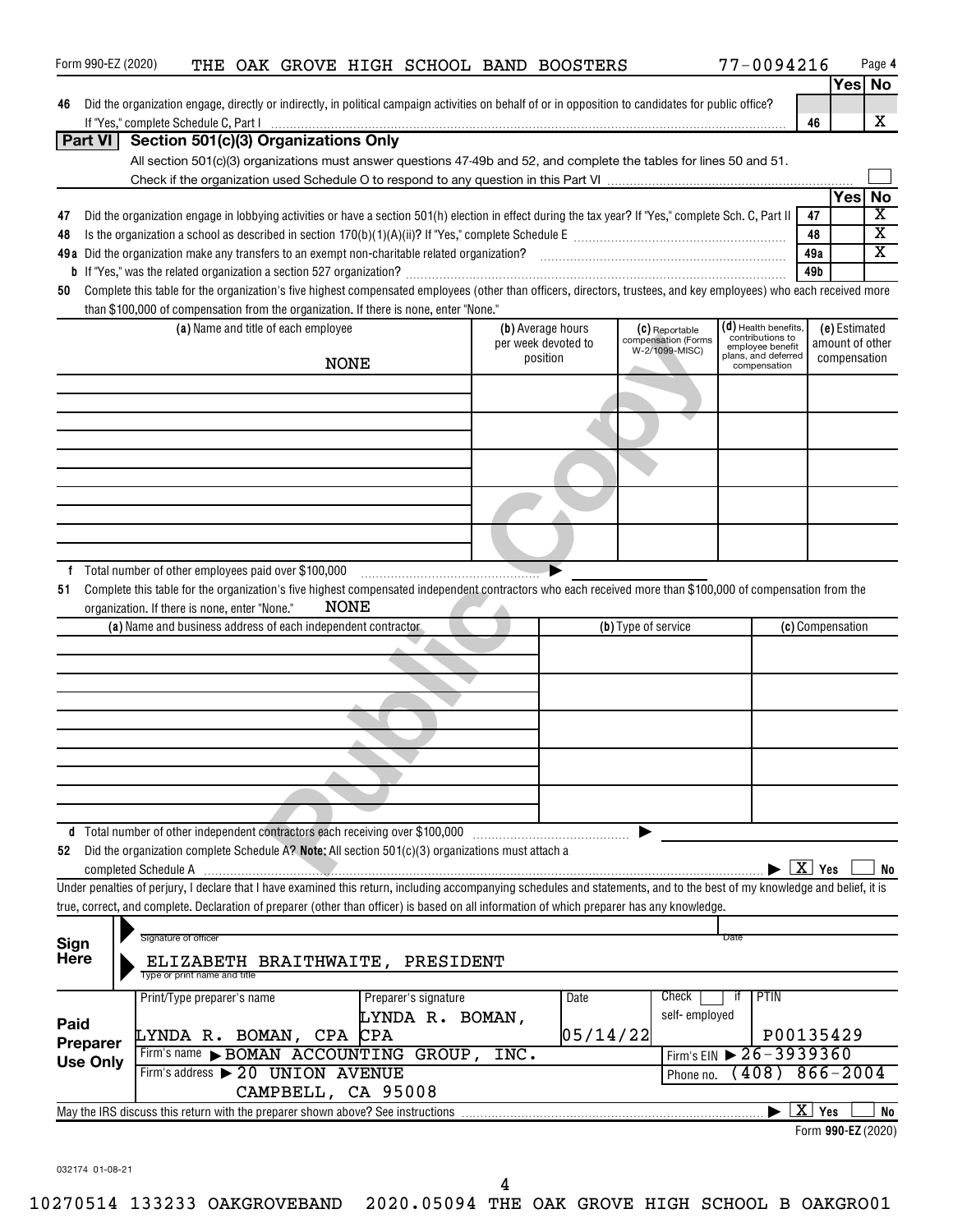| <b>SCHEDULE A</b> |  |
|-------------------|--|
|-------------------|--|

Department of the Treasury Internal Revenue Service

| (Form 990 or 990-EZ) |  |  |
|----------------------|--|--|
|                      |  |  |

Form 990 or 990-EZ) **Public Charity Status and Public Support**<br>
Complete if the organization is a section 501(c)(3) organization or a section<br> **2020** 

**4947(a)(1) nonexempt charitable trust. | Attach to Form 990 or Form 990-EZ.** 

**| Go to www.irs.gov/Form990 for instructions and the latest information.**

| OMB No 1545-0047                    |
|-------------------------------------|
| 2020                                |
| <b>Open to Public</b><br>Inspection |

|                |              | Name of the organization                                                                                                                     |          |                                                       |                             |                                 |                            |  | <b>Employer identification number</b> |  |  |  |
|----------------|--------------|----------------------------------------------------------------------------------------------------------------------------------------------|----------|-------------------------------------------------------|-----------------------------|---------------------------------|----------------------------|--|---------------------------------------|--|--|--|
|                |              |                                                                                                                                              |          | THE OAK GROVE HIGH SCHOOL BAND BOOSTERS               |                             |                                 |                            |  | 77-0094216                            |  |  |  |
| Part I         |              | Reason for Public Charity Status. (All organizations must complete this part.) See instructions.                                             |          |                                                       |                             |                                 |                            |  |                                       |  |  |  |
|                |              | The organization is not a private foundation because it is: (For lines 1 through 12, check only one box.)                                    |          |                                                       |                             |                                 |                            |  |                                       |  |  |  |
| 1              |              | A church, convention of churches, or association of churches described in section 170(b)(1)(A)(i).                                           |          |                                                       |                             |                                 |                            |  |                                       |  |  |  |
| 2              |              | A school described in section 170(b)(1)(A)(ii). (Attach Schedule E (Form 990 or 990-EZ).)                                                    |          |                                                       |                             |                                 |                            |  |                                       |  |  |  |
| з              |              | A hospital or a cooperative hospital service organization described in section 170(b)(1)(A)(iii).                                            |          |                                                       |                             |                                 |                            |  |                                       |  |  |  |
| 4              |              | A medical research organization operated in conjunction with a hospital described in section 170(b)(1)(A)(iii). Enter the hospital's name,   |          |                                                       |                             |                                 |                            |  |                                       |  |  |  |
|                |              | city, and state:                                                                                                                             |          |                                                       |                             |                                 |                            |  |                                       |  |  |  |
| 5              |              | An organization operated for the benefit of a college or university owned or operated by a governmental unit described in                    |          |                                                       |                             |                                 |                            |  |                                       |  |  |  |
|                |              | section 170(b)(1)(A)(iv). (Complete Part II.)                                                                                                |          |                                                       |                             |                                 |                            |  |                                       |  |  |  |
| 6              |              | A federal, state, or local government or governmental unit described in section 170(b)(1)(A)(v).                                             |          |                                                       |                             |                                 |                            |  |                                       |  |  |  |
| $\overline{7}$ | $\mathbf{X}$ | An organization that normally receives a substantial part of its support from a governmental unit or from the general public described in    |          |                                                       |                             |                                 |                            |  |                                       |  |  |  |
|                |              | section 170(b)(1)(A)(vi). (Complete Part II.)                                                                                                |          |                                                       |                             |                                 |                            |  |                                       |  |  |  |
| 8              |              | A community trust described in section 170(b)(1)(A)(vi). (Complete Part II.)                                                                 |          |                                                       |                             |                                 |                            |  |                                       |  |  |  |
| 9              |              | An agricultural research organization described in section 170(b)(1)(A)(ix) operated in conjunction with a land-grant college                |          |                                                       |                             |                                 |                            |  |                                       |  |  |  |
|                |              | or university or a non-land-grant college of agriculture (see instructions). Enter the name, city, and state of the college or               |          |                                                       |                             |                                 |                            |  |                                       |  |  |  |
|                |              | university:                                                                                                                                  |          |                                                       |                             |                                 |                            |  |                                       |  |  |  |
| 10             |              | An organization that normally receives (1) more than 33 1/3% of its support from contributions, membership fees, and gross receipts from     |          |                                                       |                             |                                 |                            |  |                                       |  |  |  |
|                |              | activities related to its exempt functions, subject to certain exceptions; and (2) no more than 33 1/3% of its support from gross investment |          |                                                       |                             |                                 |                            |  |                                       |  |  |  |
|                |              | income and unrelated business taxable income (less section 511 tax) from businesses acquired by the organization after June 30, 1975.        |          |                                                       |                             |                                 |                            |  |                                       |  |  |  |
|                |              | See section 509(a)(2). (Complete Part III.)                                                                                                  |          |                                                       |                             |                                 |                            |  |                                       |  |  |  |
| 11             |              | An organization organized and operated exclusively to test for public safety. See section 509(a)(4).                                         |          |                                                       |                             |                                 |                            |  |                                       |  |  |  |
| 12             |              | An organization organized and operated exclusively for the benefit of, to perform the functions of, or to carry out the purposes of one or   |          |                                                       |                             |                                 |                            |  |                                       |  |  |  |
|                |              | more publicly supported organizations described in section 509(a)(1) or section 509(a)(2). See section 509(a)(3). Check the box in           |          |                                                       |                             |                                 |                            |  |                                       |  |  |  |
|                |              | lines 12a through 12d that describes the type of supporting organization and complete lines 12e, 12f, and 12g.                               |          |                                                       |                             |                                 |                            |  |                                       |  |  |  |
| а              |              | Type I. A supporting organization operated, supervised, or controlled by its supported organization(s), typically by giving                  |          |                                                       |                             |                                 |                            |  |                                       |  |  |  |
|                |              | the supported organization(s) the power to regularly appoint or elect a majority of the directors or trustees of the supporting              |          |                                                       |                             |                                 |                            |  |                                       |  |  |  |
|                |              | organization. You must complete Part IV, Sections A and B.                                                                                   |          |                                                       |                             |                                 |                            |  |                                       |  |  |  |
| b              |              | Type II. A supporting organization supervised or controlled in connection with its supported organization(s), by having                      |          |                                                       |                             |                                 |                            |  |                                       |  |  |  |
|                |              | control or management of the supporting organization vested in the same persons that control or manage the supported                         |          |                                                       |                             |                                 |                            |  |                                       |  |  |  |
|                |              | organization(s). You must complete Part IV, Sections A and C.                                                                                |          |                                                       |                             |                                 |                            |  |                                       |  |  |  |
| с              |              | Type III functionally integrated. A supporting organization operated in connection with, and functionally integrated with,                   |          |                                                       |                             |                                 |                            |  |                                       |  |  |  |
|                |              | its supported organization(s) (see instructions). You must complete Part IV, Sections A, D, and E.                                           |          |                                                       |                             |                                 |                            |  |                                       |  |  |  |
| d              |              | Type III non-functionally integrated. A supporting organization operated in connection with its supported organization(s)                    |          |                                                       |                             |                                 |                            |  |                                       |  |  |  |
|                |              | that is not functionally integrated. The organization generally must satisfy a distribution requirement and an attentiveness                 |          |                                                       |                             |                                 |                            |  |                                       |  |  |  |
|                |              | requirement (see instructions). You must complete Part IV, Sections A and D, and Part V.                                                     |          |                                                       |                             |                                 |                            |  |                                       |  |  |  |
| е              |              | Check this box if the organization received a written determination from the IRS that it is a Type I, Type II, Type III                      |          |                                                       |                             |                                 |                            |  |                                       |  |  |  |
|                |              | functionally integrated, or Type III non-functionally integrated supporting organization.                                                    |          |                                                       |                             |                                 |                            |  |                                       |  |  |  |
|                |              | f Enter the number of supported organizations                                                                                                |          |                                                       |                             |                                 |                            |  |                                       |  |  |  |
| g              |              | Provide the following information about the supported organization(s).                                                                       |          |                                                       |                             |                                 |                            |  |                                       |  |  |  |
|                |              | (i) Name of supported                                                                                                                        | (ii) EIN | (iii) Type of organization                            | in your governing document? | (iv) Is the organization listed | (v) Amount of monetary     |  | (vi) Amount of other                  |  |  |  |
|                |              | organization                                                                                                                                 |          | (described on lines 1-10<br>above (see instructions)) | Yes                         | No                              | support (see instructions) |  | support (see instructions)            |  |  |  |
|                |              |                                                                                                                                              |          |                                                       |                             |                                 |                            |  |                                       |  |  |  |
|                |              |                                                                                                                                              |          |                                                       |                             |                                 |                            |  |                                       |  |  |  |
|                |              |                                                                                                                                              |          |                                                       |                             |                                 |                            |  |                                       |  |  |  |
|                |              |                                                                                                                                              |          |                                                       |                             |                                 |                            |  |                                       |  |  |  |
|                |              |                                                                                                                                              |          |                                                       |                             |                                 |                            |  |                                       |  |  |  |
|                |              |                                                                                                                                              |          |                                                       |                             |                                 |                            |  |                                       |  |  |  |
|                |              |                                                                                                                                              |          |                                                       |                             |                                 |                            |  |                                       |  |  |  |
|                |              |                                                                                                                                              |          |                                                       |                             |                                 |                            |  |                                       |  |  |  |
|                |              |                                                                                                                                              |          |                                                       |                             |                                 |                            |  |                                       |  |  |  |
|                |              |                                                                                                                                              |          |                                                       |                             |                                 |                            |  |                                       |  |  |  |
| Total          |              |                                                                                                                                              |          |                                                       |                             |                                 |                            |  |                                       |  |  |  |
|                |              | LHA For Paperwork Reduction Act Notice, see the Instructions for Form 990 or 990-EZ. 032021 01-25-21                                         |          |                                                       |                             |                                 |                            |  | Schedule A (Form 990 or 990-EZ) 2020  |  |  |  |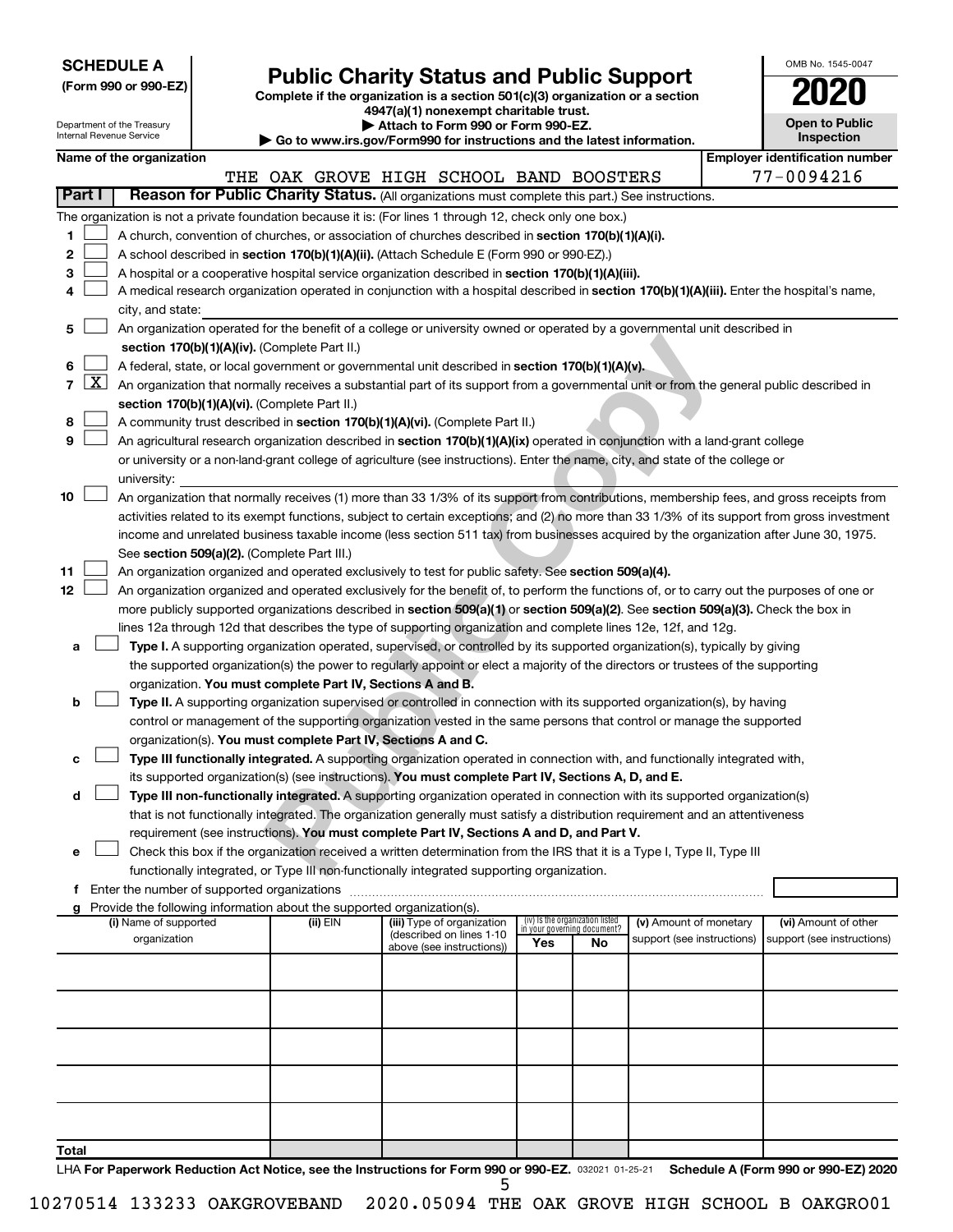# Schedule A (Form 990 or 990-EZ) 2020 THE OAK GROVE HIGH SCHOOL BAND BOOSTERS 77-0094216 <sub>Page 2</sub>

(Complete only if you checked the box on line 5, 7, or 8 of Part I or if the organization failed to qualify under Part III. If the organization fails to qualify under the tests listed below, please complete Part III.) **Part II Support Schedule for Organizations Described in Sections 170(b)(1)(A)(iv) and 170(b)(1)(A)(vi)**

|    | <b>Section A. Public Support</b>                                                                                                           |           |          |            |            |                                      |                         |
|----|--------------------------------------------------------------------------------------------------------------------------------------------|-----------|----------|------------|------------|--------------------------------------|-------------------------|
|    | Calendar year (or fiscal year beginning in)                                                                                                | (a) 2016  | (b) 2017 | $(c)$ 2018 | $(d)$ 2019 | (e) 2020                             | (f) Total               |
|    | 1 Gifts, grants, contributions, and                                                                                                        |           |          |            |            |                                      |                         |
|    | membership fees received. (Do not                                                                                                          |           |          |            |            |                                      |                         |
|    | include any "unusual grants.")                                                                                                             | 5,390.    | 5,485.   | 107,889.   | 49,825.    | 25,600.                              | 194,189.                |
|    | 2 Tax revenues levied for the organ-                                                                                                       |           |          |            |            |                                      |                         |
|    | ization's benefit and either paid to                                                                                                       |           |          |            |            |                                      |                         |
|    | or expended on its behalf                                                                                                                  |           |          |            |            |                                      |                         |
|    | 3 The value of services or facilities                                                                                                      |           |          |            |            |                                      |                         |
|    | furnished by a governmental unit to                                                                                                        |           |          |            |            |                                      |                         |
|    | the organization without charge                                                                                                            |           |          |            |            |                                      |                         |
| 4  | Total. Add lines 1 through 3                                                                                                               | 5,390.    | 5,485.   | 107,889.   | 49,825.    | 25,600.                              | 194,189.                |
| 5. | The portion of total contributions                                                                                                         |           |          |            |            |                                      |                         |
|    | by each person (other than a                                                                                                               |           |          |            |            |                                      |                         |
|    | governmental unit or publicly                                                                                                              |           |          |            |            |                                      |                         |
|    | supported organization) included                                                                                                           |           |          |            |            |                                      |                         |
|    | on line 1 that exceeds 2% of the                                                                                                           |           |          |            |            |                                      |                         |
|    | amount shown on line 11,                                                                                                                   |           |          |            |            |                                      |                         |
|    | column (f)                                                                                                                                 |           |          |            |            |                                      |                         |
|    | 6 Public support. Subtract line 5 from line 4.                                                                                             |           |          |            |            |                                      | 194,189.                |
|    | <b>Section B. Total Support</b>                                                                                                            |           |          |            |            |                                      |                         |
|    | Calendar year (or fiscal year beginning in)                                                                                                | (a) 2016  | (b) 2017 | (c) 2018   | $(d)$ 2019 | (e) 2020                             | (f) Total               |
|    | 7 Amounts from line 4                                                                                                                      | 5,390.    | 5,485    | 107,889.   | 49,825.    | $\overline{25,600}$                  | 194,189.                |
| 8  | Gross income from interest,                                                                                                                |           |          |            |            |                                      |                         |
|    | dividends, payments received on                                                                                                            |           |          |            |            |                                      |                         |
|    | securities loans, rents, royalties,                                                                                                        |           |          |            |            |                                      |                         |
|    | and income from similar sources                                                                                                            | $6 \cdot$ | 9.       | 7.         | 4.         | 3.                                   | 29.                     |
| 9  | Net income from unrelated business                                                                                                         |           |          |            |            |                                      |                         |
|    | activities, whether or not the                                                                                                             |           |          |            |            |                                      |                         |
|    | business is regularly carried on                                                                                                           |           |          |            |            |                                      |                         |
|    | 10 Other income. Do not include gain                                                                                                       |           |          |            |            |                                      |                         |
|    | or loss from the sale of capital                                                                                                           |           |          |            |            |                                      |                         |
|    | assets (Explain in Part VI.)                                                                                                               |           |          | 1,224.     | 53.        |                                      | $\frac{1,277}{195,495}$ |
|    | 11 Total support. Add lines 7 through 10                                                                                                   |           |          |            |            |                                      |                         |
|    | 12 Gross receipts from related activities, etc. (see instructions)                                                                         |           |          |            |            | 12                                   | 598, 216.               |
|    | 13 First 5 years. If the Form 990 is for the organization's first, second, third, fourth, or fifth tax year as a section 501(c)(3)         |           |          |            |            |                                      |                         |
|    | organization, check this box and stop here                                                                                                 |           |          |            |            |                                      |                         |
|    | <b>Section C. Computation of Public Support Percentage</b>                                                                                 |           |          |            |            |                                      |                         |
|    |                                                                                                                                            |           |          |            |            | 14                                   | 99.33<br>%              |
|    |                                                                                                                                            |           |          |            |            | 15                                   | 99.24<br>%              |
|    | 16a 33 1/3% support test - 2020. If the organization did not check the box on line 13, and line 14 is 33 1/3% or more, check this box and  |           |          |            |            |                                      |                         |
|    | stop here. The organization qualifies as a publicly supported organization                                                                 |           |          |            |            |                                      | $\mathbf{X}$            |
|    | b 33 1/3% support test - 2019. If the organization did not check a box on line 13 or 16a, and line 15 is 33 1/3% or more, check this box   |           |          |            |            |                                      |                         |
|    |                                                                                                                                            |           |          |            |            |                                      |                         |
|    | 17a 10% -facts-and-circumstances test - 2020. If the organization did not check a box on line 13, 16a, or 16b, and line 14 is 10% or more, |           |          |            |            |                                      |                         |
|    | and if the organization meets the facts-and-circumstances test, check this box and stop here. Explain in Part VI how the organization      |           |          |            |            |                                      |                         |
|    | meets the facts-and-circumstances test. The organization qualifies as a publicly supported organization                                    |           |          |            |            |                                      |                         |
|    | b 10% -facts-and-circumstances test - 2019. If the organization did not check a box on line 13, 16a, 16b, or 17a, and line 15 is 10% or    |           |          |            |            |                                      |                         |
|    | more, and if the organization meets the facts-and-circumstances test, check this box and stop here. Explain in Part VI how the             |           |          |            |            |                                      |                         |
|    | organization meets the facts-and-circumstances test. The organization qualifies as a publicly supported organization                       |           |          |            |            |                                      |                         |
| 18 | Private foundation. If the organization did not check a box on line 13, 16a, 16b, 17a, or 17b, check this box and see instructions         |           |          |            |            | Schodule A (Form 000 or 000 EZ) 2020 |                         |

**Schedule A (Form 990 or 990-EZ) 2020**

032022 01-25-21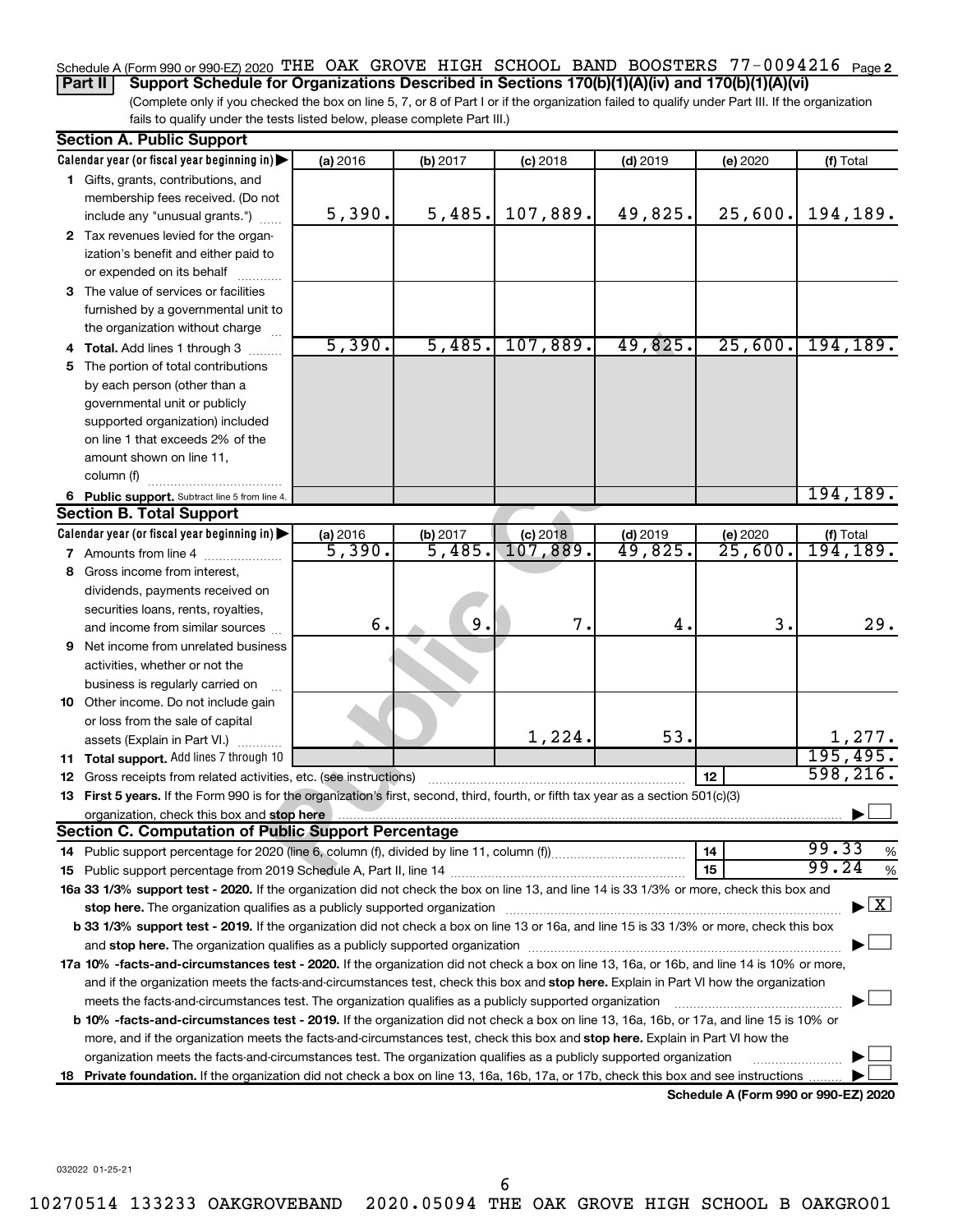#### Schedule A (Form 990 or 990-EZ) 2020 THE OAK GROVE HIGH SCHOOL BAND BOOSTERS 77-0094216 <sub>Page 3</sub> **Part III Support Schedule for Organizations Described in Section 509(a)(2)**

(Complete only if you checked the box on line 10 of Part I or if the organization failed to qualify under Part II. If the organization fails to qualify under the tests listed below, please complete Part II.)

|     | <b>Section A. Public Support</b>                                                                                                                    |          |          |            |            |          |                                      |
|-----|-----------------------------------------------------------------------------------------------------------------------------------------------------|----------|----------|------------|------------|----------|--------------------------------------|
|     | Calendar year (or fiscal year beginning in)                                                                                                         | (a) 2016 | (b) 2017 | $(c)$ 2018 | $(d)$ 2019 | (e) 2020 | (f) Total                            |
|     | 1 Gifts, grants, contributions, and                                                                                                                 |          |          |            |            |          |                                      |
|     | membership fees received. (Do not                                                                                                                   |          |          |            |            |          |                                      |
|     | include any "unusual grants.")                                                                                                                      |          |          |            |            |          |                                      |
|     | 2 Gross receipts from admissions,<br>merchandise sold or services per-                                                                              |          |          |            |            |          |                                      |
|     | formed, or facilities furnished in<br>any activity that is related to the                                                                           |          |          |            |            |          |                                      |
|     | organization's tax-exempt purpose                                                                                                                   |          |          |            |            |          |                                      |
|     | <b>3</b> Gross receipts from activities that                                                                                                        |          |          |            |            |          |                                      |
|     | are not an unrelated trade or bus-                                                                                                                  |          |          |            |            |          |                                      |
|     | iness under section 513                                                                                                                             |          |          |            |            |          |                                      |
|     | 4 Tax revenues levied for the organ-                                                                                                                |          |          |            |            |          |                                      |
|     | ization's benefit and either paid to                                                                                                                |          |          |            |            |          |                                      |
|     | or expended on its behalf                                                                                                                           |          |          |            |            |          |                                      |
|     | 5 The value of services or facilities                                                                                                               |          |          |            |            |          |                                      |
|     | furnished by a governmental unit to                                                                                                                 |          |          |            |            |          |                                      |
|     | the organization without charge                                                                                                                     |          |          |            |            |          |                                      |
|     | <b>6 Total.</b> Add lines 1 through 5                                                                                                               |          |          |            |            |          |                                      |
|     | 7a Amounts included on lines 1, 2, and                                                                                                              |          |          |            |            |          |                                      |
|     | 3 received from disqualified persons                                                                                                                |          |          |            |            |          |                                      |
|     | <b>b</b> Amounts included on lines 2 and 3 received<br>from other than disqualified persons that<br>exceed the greater of \$5,000 or 1% of the      |          |          |            |            |          |                                      |
|     | amount on line 13 for the year                                                                                                                      |          |          |            |            |          |                                      |
|     | c Add lines 7a and 7b                                                                                                                               |          |          |            |            |          |                                      |
|     | 8 Public support. (Subtract line 7c from line 6.)                                                                                                   |          |          |            |            |          |                                      |
|     | <b>Section B. Total Support</b>                                                                                                                     |          |          |            |            |          |                                      |
|     | Calendar year (or fiscal year beginning in)                                                                                                         | (a) 2016 | (b) 2017 | $(c)$ 2018 | $(d)$ 2019 | (e) 2020 | (f) Total                            |
|     | <b>9</b> Amounts from line 6                                                                                                                        |          |          |            |            |          |                                      |
|     | <b>10a</b> Gross income from interest,<br>dividends, payments received on<br>securities loans, rents, royalties,<br>and income from similar sources |          |          |            |            |          |                                      |
|     | <b>b</b> Unrelated business taxable income                                                                                                          |          |          |            |            |          |                                      |
|     | (less section 511 taxes) from businesses                                                                                                            |          |          |            |            |          |                                      |
|     | acquired after June 30, 1975                                                                                                                        |          |          |            |            |          |                                      |
|     | c Add lines 10a and 10b                                                                                                                             |          |          |            |            |          |                                      |
| 11. | Net income from unrelated business<br>activities not included in line 10b.<br>whether or not the business is<br>regularly carried on                |          |          |            |            |          |                                      |
|     | <b>12</b> Other income. Do not include gain<br>or loss from the sale of capital                                                                     |          |          |            |            |          |                                      |
|     | assets (Explain in Part VI.)                                                                                                                        |          |          |            |            |          |                                      |
|     | <b>13</b> Total support. (Add lines 9, 10c, 11, and 12.)                                                                                            |          |          |            |            |          |                                      |
|     | 14 First 5 years. If the Form 990 is for the organization's first, second, third, fourth, or fifth tax year as a section 501(c)(3) organization,    |          |          |            |            |          |                                      |
|     | check this box and stop here                                                                                                                        |          |          |            |            |          |                                      |
|     | <b>Section C. Computation of Public Support Percentage</b>                                                                                          |          |          |            |            |          |                                      |
|     | 15 Public support percentage for 2020 (line 8, column (f), divided by line 13, column (f) <i></i>                                                   |          |          |            |            | 15       | ℅                                    |
|     | 16 Public support percentage from 2019 Schedule A, Part III, line 15                                                                                |          |          |            |            | 16       | %                                    |
|     | Section D. Computation of Investment Income Percentage                                                                                              |          |          |            |            |          |                                      |
|     |                                                                                                                                                     |          |          |            |            | 17       | %                                    |
|     | 18 Investment income percentage from 2019 Schedule A, Part III, line 17                                                                             |          |          |            |            | 18       | %                                    |
|     | 19a 33 1/3% support tests - 2020. If the organization did not check the box on line 14, and line 15 is more than 33 1/3%, and line 17 is not        |          |          |            |            |          |                                      |
|     | more than 33 1/3%, check this box and stop here. The organization qualifies as a publicly supported organization                                    |          |          |            |            |          |                                      |
|     | b 33 1/3% support tests - 2019. If the organization did not check a box on line 14 or line 19a, and line 16 is more than 33 1/3%, and               |          |          |            |            |          |                                      |
|     | line 18 is not more than 33 1/3%, check this box and stop here. The organization qualifies as a publicly supported organization                     |          |          |            |            |          |                                      |
|     |                                                                                                                                                     |          |          |            |            |          |                                      |
|     | 032023 01-25-21                                                                                                                                     |          |          |            |            |          | Schedule A (Form 990 or 990-EZ) 2020 |
|     |                                                                                                                                                     |          |          | 7          |            |          |                                      |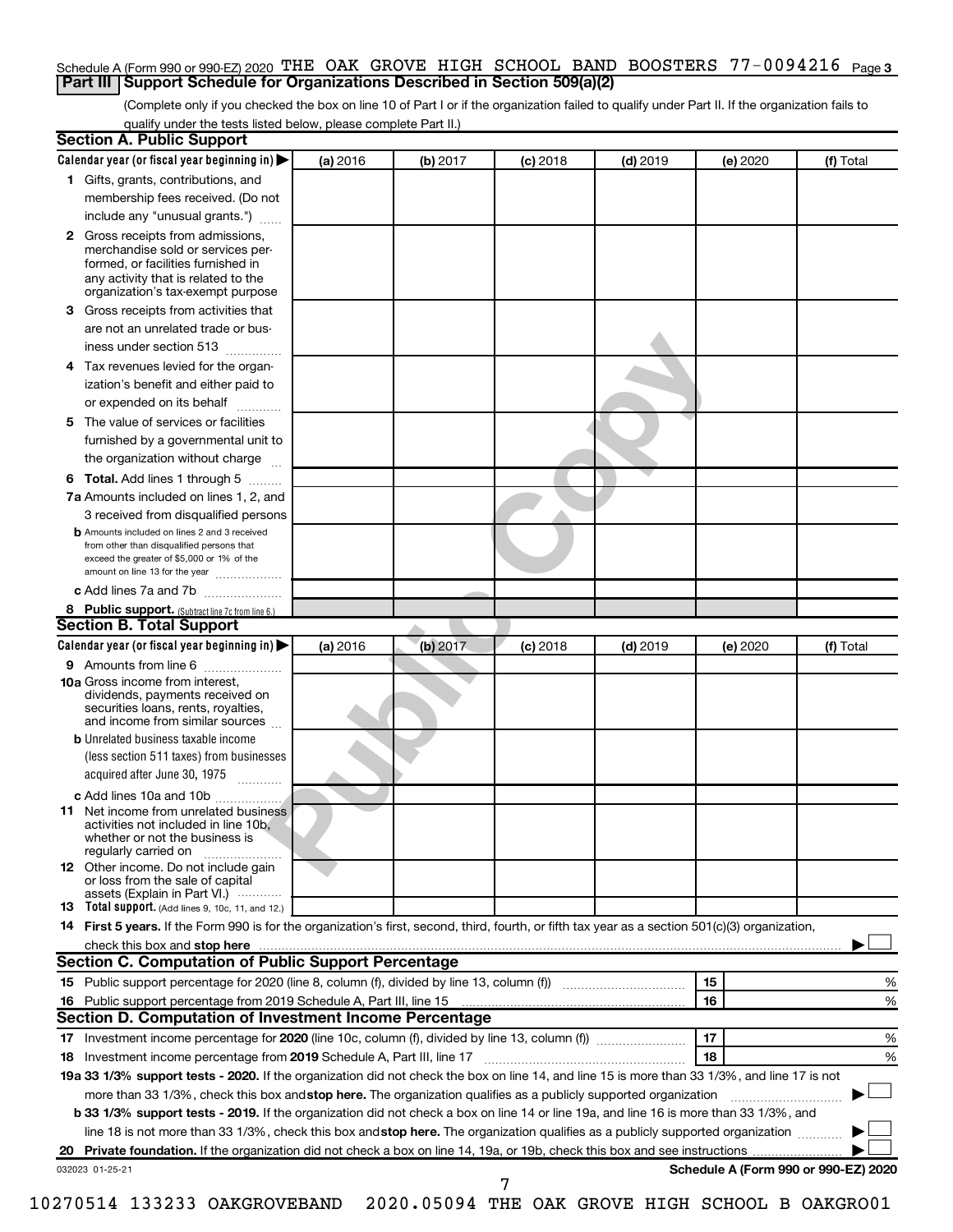#### Schedule A (Form 990 or 990-EZ) 2020 THE OAK GROVE HIGH SCHOOL BAND BOOSTERS 77-0094216 <sub>Page 4</sub>

# **Part IV Supporting Organizations**

(Complete only if you checked a box in line 12 on Part I. If you checked box 12a, Part I, complete Sections A and B. If you checked box 12b, Part I, complete Sections A and C. If you checked box 12c, Part I, complete Sections A, D, and E. If you checked box 12d, Part I, complete Sections A and D, and complete Part V.)

### **Section A. All Supporting Organizations**

- documents? If "No," describe in Part VI how the supported organizations are designated. If designated by *class or purpose, describe the designation. If historic and continuing relationship, explain.* 1 Are all of the organization's supported organizations listed by name in the organization's governing
- under section 509(a)(1) or (2)? If "Yes," explain in Part **VI** how the organization determined that the supported *organization was described in section 509(a)(1) or (2).* 2 Did the organization have any supported organization that does not have an IRS determination of status
- Did the organization have a supported organization described in section 501(c)(4), (5), or (6)? If "Yes," answer *lines 3b and 3c below.*
- satisfied the public support tests under section 509(a)(2)? If "Yes," describe in Part VI when and how the *organization made the determination.* **b** Did the organization confirm that each supported organization qualified under section  $501(c)(4)$ ,  $(5)$ , or  $(6)$  and
- purposes? If "Yes," explain in Part VI what controls the organization put in place to ensure such use.  $c$  Did the organization ensure that all support to such organizations was used exclusively for section 170(c)(2)(B)
- Was any supported organization not organized in the United States ("foreign supported organization")? If *"Yes," and if you checked box 12a or 12b in Part I, answer lines 4b and 4c below.*
- supported organization? If "Yes," describe in Part VI how the organization had such control and discretion *despite being controlled or supervised by or in connection with its supported organizations.* b Did the organization have ultimate control and discretion in deciding whether to make grants to the foreign
- under sections 501(c)(3) and 509(a)(1) or (2)? If "Yes," explain in Part VI what controls the organization used *to ensure that all support to the foreign supported organization was used exclusively for section 170(c)(2)(B) purposes.* Did the organization support any foreign supported organization that does not have an IRS determination
- answer lines 5b and 5c below (if applicable). Also, provide detail in **Part VI,** including (i) the names and EIN Did the organization add, substitute, or remove any supported organizations during the tax year? If "Yes," *numbers of the supported organizations added, substituted, or removed; (ii) the reasons for each such action; (iii) the authority under the organization's organizing document authorizing such action; and (iv) how the action was accomplished (such as by amendment to the organizing document).*
- **Type I or Type II only.** Was any added or substituted supported organization part of a class already designated in the organization's organizing document?
- Substitutions only. Was the substitution the result of an event beyond the organization's control?
- at each supported organization qualified under section 501(c)(4), (5), or (6) and<br>ts under section 509(a)(2)? *H* "Yes," *describe in* **Part VI** when and how the<br>atton.<br>The standary of the standary of the organizations was 1 2 3 4 5 6 7 8 <del>9</del> **abcabcabcabcab Part VI.** support or benefit one or more of the filing organization's supported organizations? If "Yes," provide detail in Did the organization provide support (whether in the form of grants or the provision of services or facilities) to anyone other than (i) its supported organizations, (ii) individuals that are part of the charitable class benefited by one or more of its supported organizations, or (iii) other supporting organizations that also
- regard to a substantial contributor? If "Yes," complete Part I of Schedule L (Form 990 or 990-EZ). Did the organization provide a grant, loan, compensation, or other similar payment to a substantial contributor (as defined in section 4958(c)(3)(C)), a family member of a substantial contributor, or a 35% controlled entity with
- *If "Yes," complete Part I of Schedule L (Form 990 or 990-EZ).* 8 Did the organization make a loan to a disqualified person (as defined in section 4958) not described in line 7?
- in section 509(a)(1) or (2))? If "Yes," provide detail in **Part VI.** 9a Was the organization controlled directly or indirectly at any time during the tax year by one or more disqualified persons, as defined in section 4946 (other than foundation managers and organizations described
- the supporting organization had an interest? If "Yes," provide detail in Part VI. **b** Did one or more disqualified persons (as defined in line 9a) hold a controlling interest in any entity in which
- from, assets in which the supporting organization also had an interest? If "Yes," provide detail in Part VI. Did a disqualified person (as defined in line 9a) have an ownership interest in, or derive any personal benefit
- **10** Was the organization subject to the excess business holdings rules of section 4943 because of section supporting organizations)? If "Yes," answer line 10b below. 4943(f) (regarding certain Type II supporting organizations, and all Type III non-functionally integrated
	- *(Use Schedule C, Form 4720, to* Did the organization have any excess business holdings in the tax year? *determine whether the organization had excess business holdings.)*

8

032024 01-25-21

**Schedule A (Form 990 or 990-EZ) 2020**

**Yes No**

**12**

 $\overline{2}$ 

 $\blacksquare$ 

**3a**

**3b**

**3c**

**4a**

**4b**

**4c**

**5a**

**5b**

5c

**5c**<br>**6**<br>**7**<br>**8** 

 $\overline{7}$ 

8

6

**9a**

**9b**

**9c**

**10a**

**10b**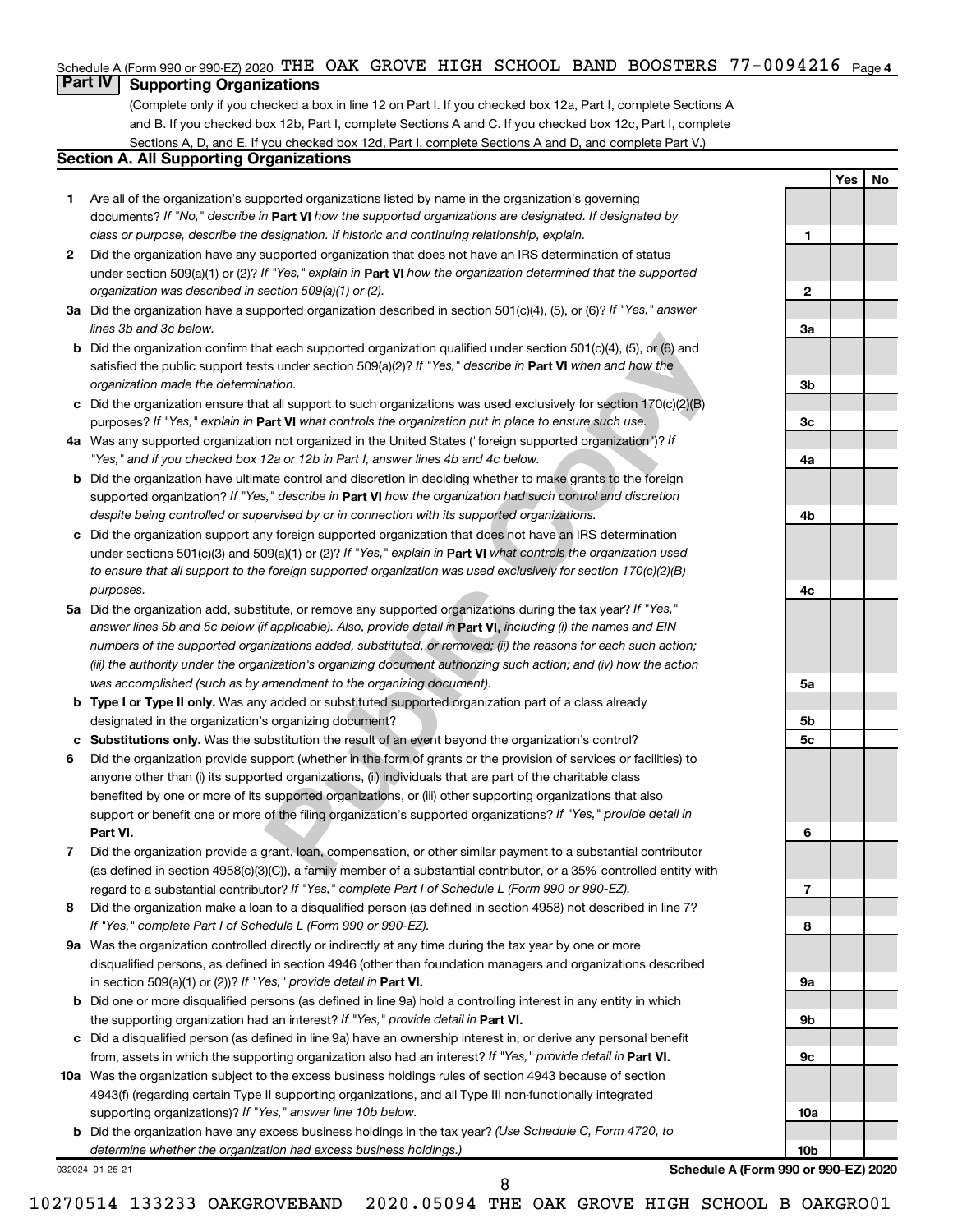#### Schedule A (Form 990 or 990-EZ) 2020 THE OAK GROVE HIGH SCHOOL BAND BOOSTERS 77-0094216 <sub>Page 5</sub> **Part IV Supporting Organizations** *(continued)*

|              |                                                                                                                                                                                                                                                             |              | Yes | No  |
|--------------|-------------------------------------------------------------------------------------------------------------------------------------------------------------------------------------------------------------------------------------------------------------|--------------|-----|-----|
| 11           | Has the organization accepted a gift or contribution from any of the following persons?                                                                                                                                                                     |              |     |     |
|              | a A person who directly or indirectly controls, either alone or together with persons described in lines 11b and                                                                                                                                            |              |     |     |
|              | 11c below, the governing body of a supported organization?                                                                                                                                                                                                  | 11a          |     |     |
|              | <b>b</b> A family member of a person described in line 11a above?                                                                                                                                                                                           | 11b          |     |     |
|              | c A 35% controlled entity of a person described in line 11a or 11b above? If "Yes" to line 11a, 11b, or 11c, provide                                                                                                                                        |              |     |     |
|              | detail in <b>Part VI.</b>                                                                                                                                                                                                                                   | 11c          |     |     |
|              | <b>Section B. Type I Supporting Organizations</b>                                                                                                                                                                                                           |              |     |     |
|              |                                                                                                                                                                                                                                                             |              | Yes | No. |
| 1            | Did the governing body, members of the governing body, officers acting in their official capacity, or membership of one or<br>more supported organizations have the power to regularly appoint or elect at least a majority of the organization's officers, |              |     |     |
|              | directors, or trustees at all times during the tax year? If "No," describe in Part VI how the supported organization(s)<br>effectively operated, supervised, or controlled the organization's activities. If the organization had more than one supported   |              |     |     |
|              | organization, describe how the powers to appoint and/or remove officers, directors, or trustees were allocated among the                                                                                                                                    |              |     |     |
|              | supported organizations and what conditions or restrictions, if any, applied to such powers during the tax year.                                                                                                                                            | 1            |     |     |
| $\mathbf{2}$ | Did the organization operate for the benefit of any supported organization other than the supported                                                                                                                                                         |              |     |     |
|              | organization(s) that operated, supervised, or controlled the supporting organization? If "Yes," explain in                                                                                                                                                  |              |     |     |
|              | <b>Part VI</b> how providing such benefit carried out the purposes of the supported organization(s) that operated,                                                                                                                                          |              |     |     |
|              | supervised, or controlled the supporting organization.                                                                                                                                                                                                      | $\mathbf{2}$ |     |     |
|              | <b>Section C. Type II Supporting Organizations</b>                                                                                                                                                                                                          |              |     |     |
|              |                                                                                                                                                                                                                                                             |              | Yes | No  |
| 1.           | Were a majority of the organization's directors or trustees during the tax year also a majority of the directors                                                                                                                                            |              |     |     |
|              | or trustees of each of the organization's supported organization(s)? If "No," describe in Part VI how control                                                                                                                                               |              |     |     |
|              | or management of the supporting organization was vested in the same persons that controlled or managed                                                                                                                                                      |              |     |     |
|              | the supported organization(s).                                                                                                                                                                                                                              | 1            |     |     |
|              | <b>Section D. All Type III Supporting Organizations</b>                                                                                                                                                                                                     |              |     |     |
|              |                                                                                                                                                                                                                                                             |              | Yes | No  |
| 1            | Did the organization provide to each of its supported organizations, by the last day of the fifth month of the                                                                                                                                              |              |     |     |
|              | organization's tax year, (i) a written notice describing the type and amount of support provided during the prior tax                                                                                                                                       |              |     |     |
|              | year, (ii) a copy of the Form 990 that was most recently filed as of the date of notification, and (iii) copies of the                                                                                                                                      |              |     |     |
|              | organization's governing documents in effect on the date of notification, to the extent not previously provided?                                                                                                                                            | 1            |     |     |
| $\mathbf{2}$ | Were any of the organization's officers, directors, or trustees either (i) appointed or elected by the supported                                                                                                                                            |              |     |     |
|              | organization(s) or (ii) serving on the governing body of a supported organization? If "No," explain in Part VI how                                                                                                                                          |              |     |     |
|              | the organization maintained a close and continuous working relationship with the supported organization(s).                                                                                                                                                 | $\mathbf{2}$ |     |     |
| 3            | By reason of the relationship described in line 2, above, did the organization's supported organizations have a                                                                                                                                             |              |     |     |
|              | significant voice in the organization's investment policies and in directing the use of the organization's                                                                                                                                                  |              |     |     |
|              | income or assets at all times during the tax year? If "Yes," describe in Part VI the role the organization's                                                                                                                                                |              |     |     |
|              | supported organizations played in this regard.                                                                                                                                                                                                              | 3            |     |     |
|              | Section E. Type III Functionally Integrated Supporting Organizations                                                                                                                                                                                        |              |     |     |
| 1            | Check the box next to the method that the organization used to satisfy the Integral Part Test during the yeafsee instructions).                                                                                                                             |              |     |     |
| a            | The organization satisfied the Activities Test. Complete line 2 below.                                                                                                                                                                                      |              |     |     |
| b            | The organization is the parent of each of its supported organizations. Complete line 3 below.                                                                                                                                                               |              |     |     |
| C            | The organization supported a governmental entity. Describe in Part VI how you supported a governmental entity (see instructions).                                                                                                                           |              |     |     |

|              | Did the organization provide to each of its supported organizations, by the last day of the fifth month of the            |   |  |
|--------------|---------------------------------------------------------------------------------------------------------------------------|---|--|
|              | organization's tax year, (i) a written notice describing the type and amount of support provided during the prior tax     |   |  |
|              | year, (ii) a copy of the Form 990 that was most recently filed as of the date of notification, and (iii) copies of the    |   |  |
|              | organization's governing documents in effect on the date of notification, to the extent not previously provided?          |   |  |
| $\mathbf{2}$ | Were any of the organization's officers, directors, or trustees either (i) appointed or elected by the supported          |   |  |
|              | organization(s) or (ii) serving on the governing body of a supported organization? If "No," explain in <b>Part VI</b> how |   |  |
|              | the organization maintained a close and continuous working relationship with the supported organization(s).               | 2 |  |
| 3            | By reason of the relationship described in line 2, above, did the organization's supported organizations have a           |   |  |
|              | significant voice in the organization's investment policies and in directing the use of the organization's                |   |  |
|              | income or assets at all times during the tax year? If "Yes," describe in Part VI the role the organization's              |   |  |
|              | supported organizations played in this regard.                                                                            | з |  |

#### **Section E. Type III Functionally Integrated Supporting Organizations**

- 1 Check the box next to the method that the organization used to satisfy the Integral Part Test during the yealsee instructions).
- $\mathbf{a}$
- The organization satisfied the Activities Test. Complete line 2 below.<br>
The organization is the parent of each of its supported organizations<br>
The organization supported a governmental entity. Describe in Part \  $\mathbf b$ The organization is the parent of each of its supported organizations. Complete line 3 below.
- **abc**  $\mathbf{c}$ The organization supported a governmental entity. Describe in Part VI how you supported a governmental entity (see instructions).
- **Answer lines 2a and 2b below. Yes No** Activities Test.
- **123 abab** the supported organization(s) to which the organization was responsive? If "Yes," then in Part VI identify **those supported organizations and explain**  *how these activities directly furthered their exempt purposes, how the organization was responsive to those supported organizations, and how the organization determined that these activities constituted substantially all of its activities.* a Did substantially all of the organization's activities during the tax year directly further the exempt purposes of
- **Part VI**  *the reasons for the organization's position that its supported organization(s) would have engaged in* one or more of the organization's supported organization(s) would have been engaged in? If "Yes," explain in *these activities but for the organization's involvement.* b Did the activities described in line 2a, above, constitute activities that, but for the organization's involvement,
- Parent of Supported Organizations. Answer lines 3a and 3b below.
- trustees of each of the supported organizations? If "Yes" or "No" provide details in Part VI. a Did the organization have the power to regularly appoint or elect a majority of the officers, directors, or
- of its supported organizations? If "Yes," describe in Part VI the role played by the organization in this regard. **b** Did the organization exercise a substantial degree of direction over the policies, programs, and activities of each

032025 01-25-21

**Schedule A (Form 990 or 990-EZ) 2020**

**2a**

**2b**

**3a**

**3b**

10270514 133233 OAKGROVEBAND 2020.05094 THE OAK GROVE HIGH SCHOOL B OAKGRO01

9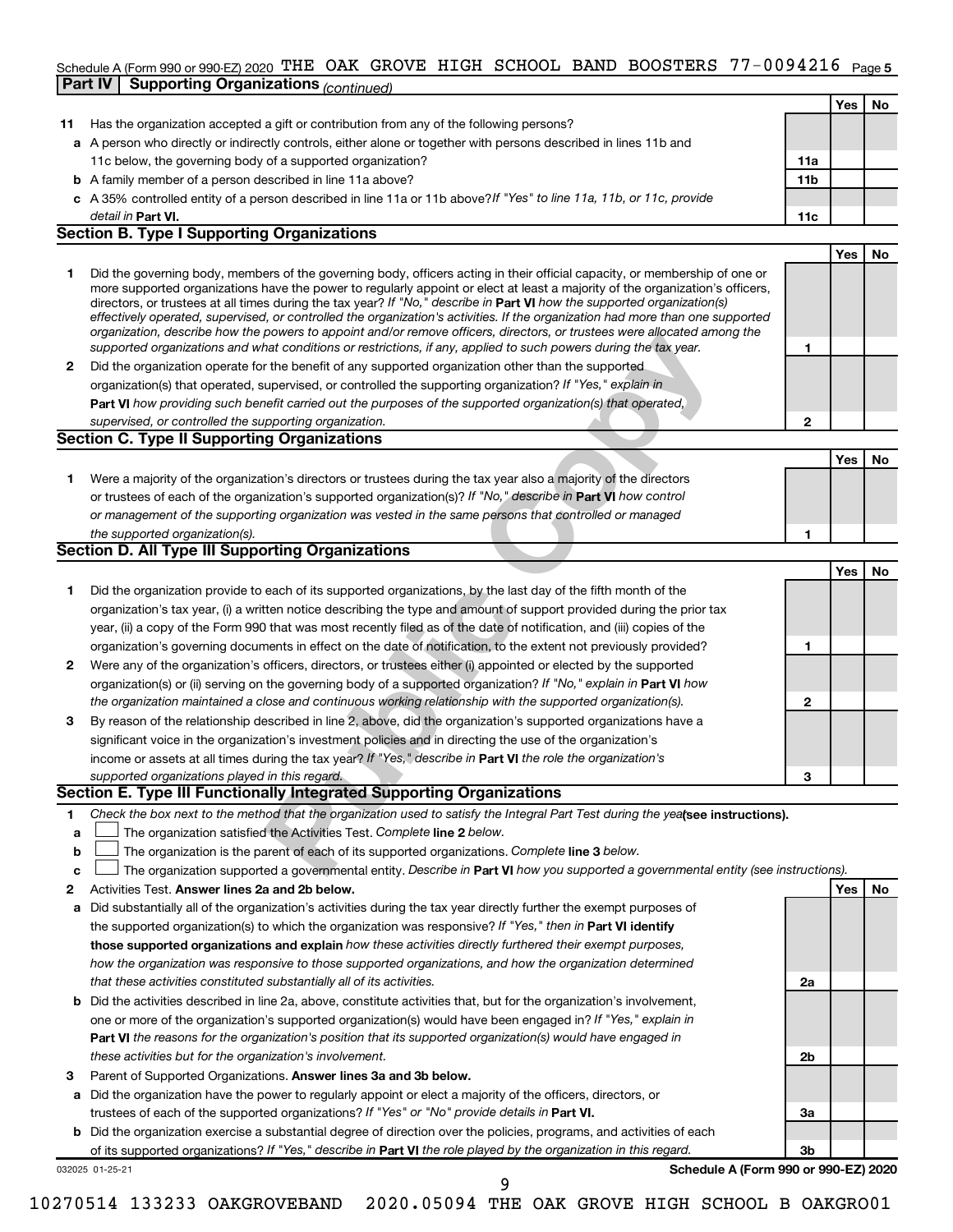#### Schedule A (Form 990 or 990-EZ) 2020 THE OAK GROVE HIGH SCHOOL BAND BOOSTERS 77-0094216 <sub>Page 6</sub> **Part V Type III Non-Functionally Integrated 509(a)(3) Supporting Organizations**

| 1              | Check here if the organization satisfied the Integral Part Test as a qualifying trust on Nov. 20, 1970 (explain in Part VI). See instructions.<br>All other Type III non-functionally integrated supporting organizations must complete Sections A through E. |                |                |                                |
|----------------|---------------------------------------------------------------------------------------------------------------------------------------------------------------------------------------------------------------------------------------------------------------|----------------|----------------|--------------------------------|
|                | Section A - Adjusted Net Income                                                                                                                                                                                                                               |                | (A) Prior Year | (B) Current Year<br>(optional) |
| 1              | Net short-term capital gain                                                                                                                                                                                                                                   | 1              |                |                                |
| 2              | Recoveries of prior-year distributions                                                                                                                                                                                                                        | $\mathbf{2}$   |                |                                |
| З              | Other gross income (see instructions)                                                                                                                                                                                                                         | 3              |                |                                |
| 4              | Add lines 1 through 3.                                                                                                                                                                                                                                        | 4              |                |                                |
| 5              | Depreciation and depletion                                                                                                                                                                                                                                    | 5              |                |                                |
| 6              | Portion of operating expenses paid or incurred for production or                                                                                                                                                                                              |                |                |                                |
|                | collection of gross income or for management, conservation, or                                                                                                                                                                                                |                |                |                                |
|                | maintenance of property held for production of income (see instructions)                                                                                                                                                                                      | 6              |                |                                |
| 7              | Other expenses (see instructions)                                                                                                                                                                                                                             | $\overline{7}$ |                |                                |
| 8              | <b>Adjusted Net Income</b> (subtract lines 5, 6, and 7 from line 4)                                                                                                                                                                                           | 8              |                |                                |
|                | <b>Section B - Minimum Asset Amount</b>                                                                                                                                                                                                                       |                | (A) Prior Year | (B) Current Year<br>(optional) |
| 1.             | Aggregate fair market value of all non-exempt-use assets (see                                                                                                                                                                                                 |                |                |                                |
|                | instructions for short tax year or assets held for part of year):                                                                                                                                                                                             |                |                |                                |
|                | <b>a</b> Average monthly value of securities                                                                                                                                                                                                                  | 1a             |                |                                |
|                | <b>b</b> Average monthly cash balances                                                                                                                                                                                                                        | 1 <sub>b</sub> |                |                                |
|                | c Fair market value of other non-exempt-use assets                                                                                                                                                                                                            | 1 <sub>c</sub> |                |                                |
|                | <b>d</b> Total (add lines 1a, 1b, and 1c)                                                                                                                                                                                                                     | 1d             |                |                                |
|                | e Discount claimed for blockage or other factors                                                                                                                                                                                                              |                |                |                                |
|                | (explain in detail in Part VI):                                                                                                                                                                                                                               |                |                |                                |
| 2              | Acquisition indebtedness applicable to non-exempt-use assets                                                                                                                                                                                                  | $\overline{2}$ |                |                                |
| 3              | Subtract line 2 from line 1d.                                                                                                                                                                                                                                 | 3              |                |                                |
| 4              | Cash deemed held for exempt use. Enter 0.015 of line 3 (for greater amount,                                                                                                                                                                                   |                |                |                                |
|                | see instructions).                                                                                                                                                                                                                                            | 4              |                |                                |
| 5              | Net value of non-exempt-use assets (subtract line 4 from line 3)                                                                                                                                                                                              | 5              |                |                                |
| 6              | Multiply line 5 by 0.035.                                                                                                                                                                                                                                     | 6              |                |                                |
| 7              | Recoveries of prior-year distributions                                                                                                                                                                                                                        | 7              |                |                                |
| 8              | Minimum Asset Amount (add line 7 to line 6)                                                                                                                                                                                                                   | 8              |                |                                |
|                | <b>Section C - Distributable Amount</b>                                                                                                                                                                                                                       |                |                | <b>Current Year</b>            |
| 1              | Adjusted net income for prior year (from Section A, line 8, column A)                                                                                                                                                                                         | 1              |                |                                |
| $\mathbf{2}$   | Enter 0.85 of line 1.                                                                                                                                                                                                                                         | $\mathbf{2}$   |                |                                |
| З              | Minimum asset amount for prior year (from Section B, line 8, column A)                                                                                                                                                                                        | 3              |                |                                |
| 4              | Enter greater of line 2 or line 3.                                                                                                                                                                                                                            | 4              |                |                                |
| 5              | Income tax imposed in prior year                                                                                                                                                                                                                              | 5              |                |                                |
| 6              | <b>Distributable Amount.</b> Subtract line 5 from line 4, unless subject to                                                                                                                                                                                   |                |                |                                |
|                | emergency temporary reduction (see instructions).                                                                                                                                                                                                             | 6              |                |                                |
| $\overline{7}$ | Check here if the current year is the organization's first as a non-functionally integrated Type III supporting organization (see                                                                                                                             |                |                |                                |

instructions).

**Schedule A (Form 990 or 990-EZ) 2020**

032026 01-25-21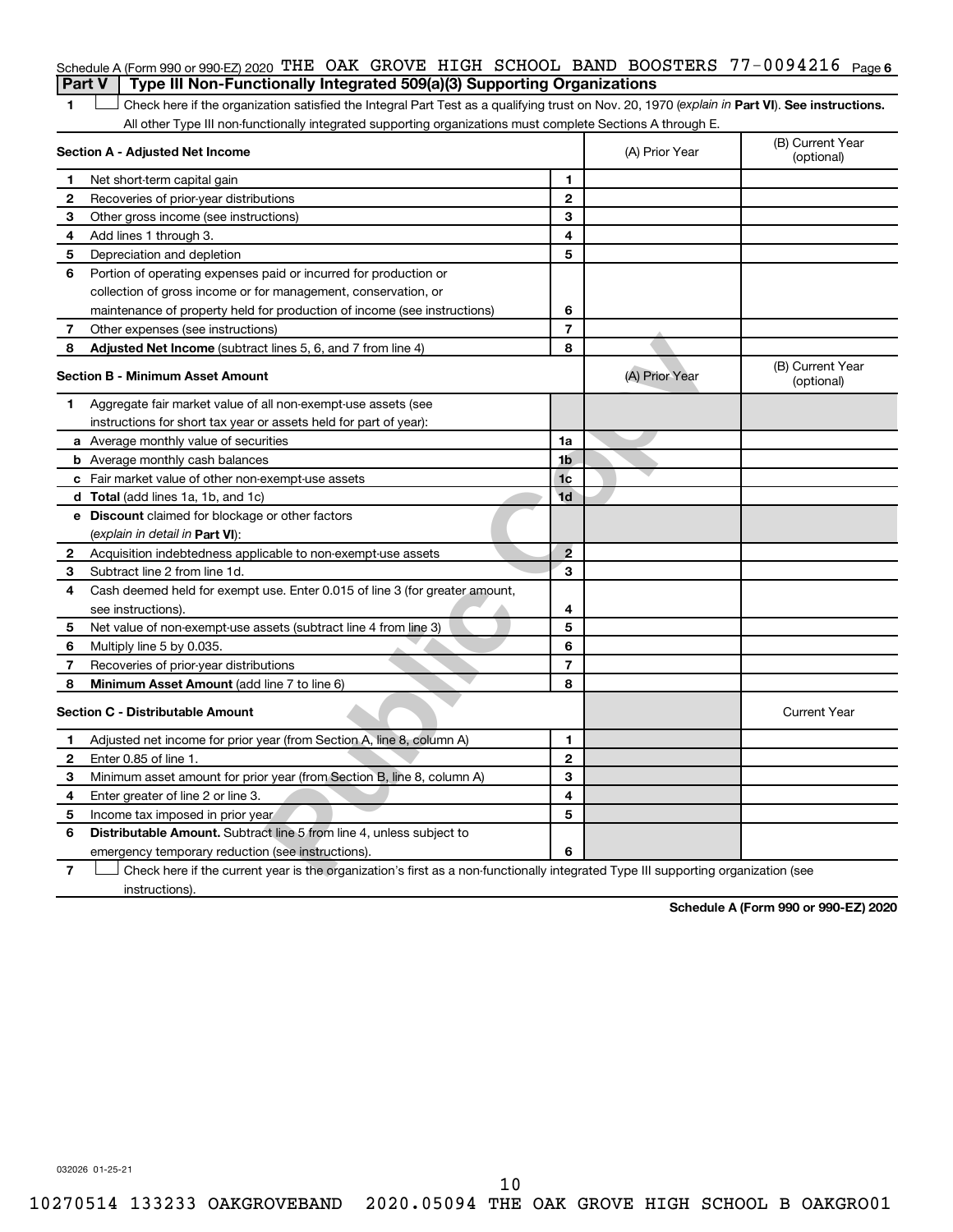## Schedule A (Form 990 or 990-EZ) 2020 THE OAK GROVE HIGH SCHOOL BAND BOOSTERS 77-0094216 <sub>Page 7</sub>

| Part V | Type III Non-Functionally Integrated 509(a)(3) Supporting Organizations (continued)        |                                    |                                               |                                                  |
|--------|--------------------------------------------------------------------------------------------|------------------------------------|-----------------------------------------------|--------------------------------------------------|
|        | <b>Section D - Distributions</b>                                                           |                                    |                                               | <b>Current Year</b>                              |
| 1      | Amounts paid to supported organizations to accomplish exempt purposes                      | 1                                  |                                               |                                                  |
| 2      | Amounts paid to perform activity that directly furthers exempt purposes of supported       |                                    |                                               |                                                  |
|        | organizations, in excess of income from activity                                           | 2                                  |                                               |                                                  |
| 3      | Administrative expenses paid to accomplish exempt purposes of supported organizations      | 3                                  |                                               |                                                  |
| 4      | Amounts paid to acquire exempt-use assets                                                  |                                    | 4                                             |                                                  |
| 5      | Qualified set-aside amounts (prior IRS approval required - provide details in Part VI)     |                                    | 5                                             |                                                  |
| 6      | Other distributions ( <i>describe in Part VI</i> ). See instructions.                      |                                    | 6                                             |                                                  |
| 7      | Total annual distributions. Add lines 1 through 6.                                         |                                    | 7                                             |                                                  |
| 8      | Distributions to attentive supported organizations to which the organization is responsive |                                    |                                               |                                                  |
|        | ( <i>provide details in Part VI</i> ). See instructions.                                   |                                    | 8                                             |                                                  |
| 9      | Distributable amount for 2020 from Section C, line 6                                       |                                    | 9                                             |                                                  |
| 10     | Line 8 amount divided by line 9 amount                                                     |                                    | 10                                            |                                                  |
|        | <b>Section E - Distribution Allocations (see instructions)</b>                             | (i)<br><b>Excess Distributions</b> | (ii)<br><b>Underdistributions</b><br>Pre-2020 | (iii)<br><b>Distributable</b><br>Amount for 2020 |
| 1      | Distributable amount for 2020 from Section C, line 6                                       |                                    |                                               |                                                  |
| 2      | Underdistributions, if any, for years prior to 2020 (reason-                               |                                    |                                               |                                                  |
|        | able cause required - explain in Part VI). See instructions.                               |                                    |                                               |                                                  |
| З      | Excess distributions carryover, if any, to 2020                                            |                                    |                                               |                                                  |
|        | a From 2015                                                                                |                                    |                                               |                                                  |
|        | $b$ From 2016                                                                              |                                    |                                               |                                                  |
|        | c From 2017                                                                                |                                    |                                               |                                                  |
|        | <b>d</b> From 2018                                                                         |                                    |                                               |                                                  |
|        | e From 2019                                                                                |                                    |                                               |                                                  |
|        | f Total of lines 3a through 3e                                                             |                                    |                                               |                                                  |
|        | g Applied to underdistributions of prior years                                             |                                    |                                               |                                                  |
|        | h Applied to 2020 distributable amount                                                     |                                    |                                               |                                                  |
| Ť.     | Carryover from 2015 not applied (see instructions)                                         |                                    |                                               |                                                  |
|        | Remainder. Subtract lines 3g, 3h, and 3i from line 3f.                                     |                                    |                                               |                                                  |
| 4      | Distributions for 2020 from Section D,                                                     |                                    |                                               |                                                  |
|        | line $7:$                                                                                  |                                    |                                               |                                                  |
|        | a Applied to underdistributions of prior years                                             |                                    |                                               |                                                  |
|        | <b>b</b> Applied to 2020 distributable amount                                              |                                    |                                               |                                                  |
|        | c Remainder. Subtract lines 4a and 4b from line 4.                                         |                                    |                                               |                                                  |
| 5      | Remaining underdistributions for years prior to 2020, if                                   |                                    |                                               |                                                  |
|        | any. Subtract lines 3g and 4a from line 2. For result greater                              |                                    |                                               |                                                  |
|        | than zero, explain in Part VI. See instructions.                                           |                                    |                                               |                                                  |
| 6      | Remaining underdistributions for 2020. Subtract lines 3h                                   |                                    |                                               |                                                  |
|        | and 4b from line 1. For result greater than zero, explain in                               |                                    |                                               |                                                  |
|        | <b>Part VI.</b> See instructions.                                                          |                                    |                                               |                                                  |
| 7      | Excess distributions carryover to 2021. Add lines 3j                                       |                                    |                                               |                                                  |
|        | and 4c.                                                                                    |                                    |                                               |                                                  |
| 8      | Breakdown of line 7:                                                                       |                                    |                                               |                                                  |
|        | a Excess from 2016                                                                         |                                    |                                               |                                                  |
|        | <b>b</b> Excess from 2017                                                                  |                                    |                                               |                                                  |
|        | c Excess from 2018                                                                         |                                    |                                               |                                                  |
|        | d Excess from 2019                                                                         |                                    |                                               |                                                  |
|        | e Excess from 2020                                                                         |                                    |                                               |                                                  |

**Schedule A (Form 990 or 990-EZ) 2020**

032027 01-25-21

11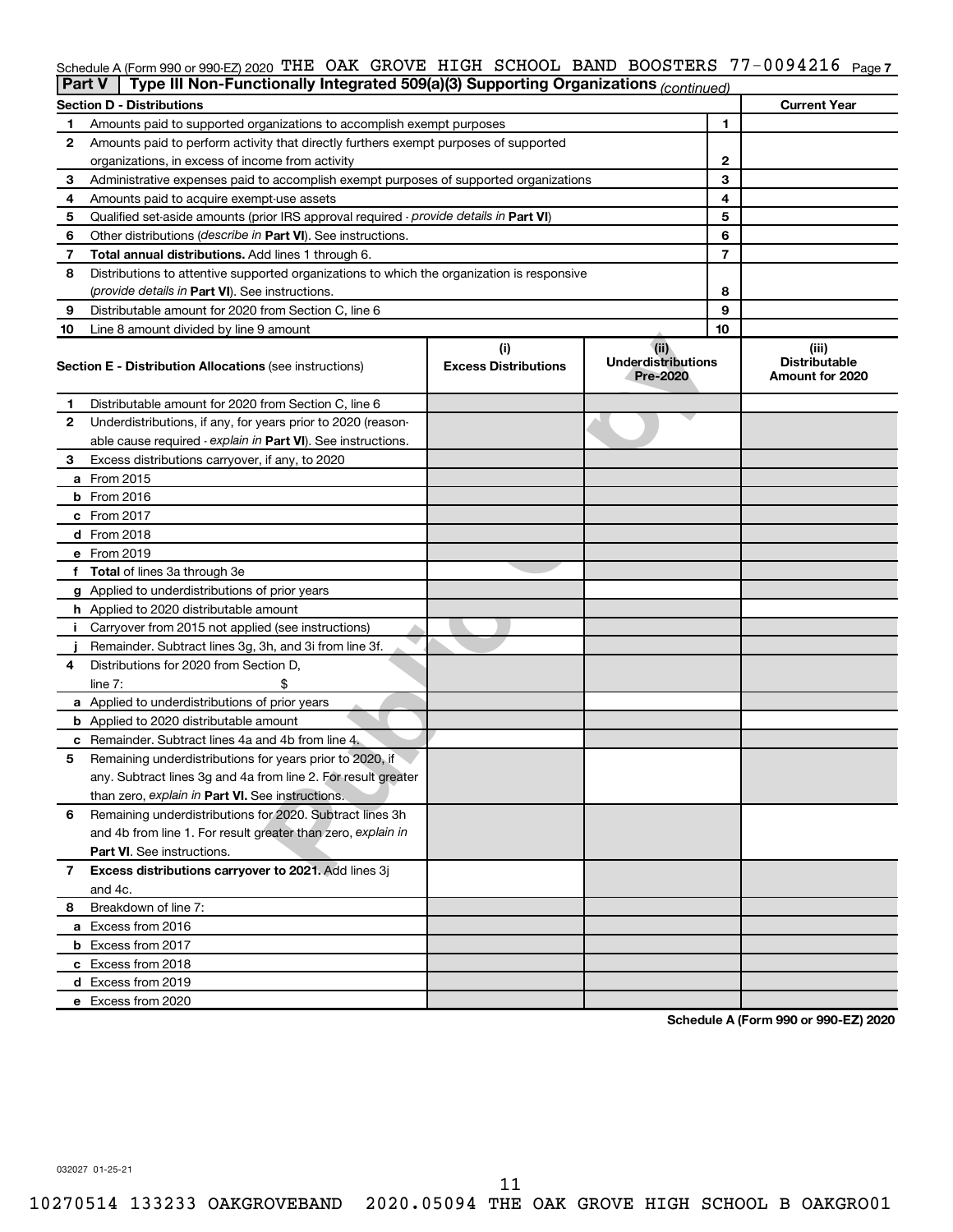|                 | Schedule A (Form 990 or 990-EZ) 2020 THE OAK GROVE HIGH SCHOOL BAND BOOSTERS 77-0094216 Page 8                                                                                                                                                                   |  |  |  |  |                                                                                                                                                                                                                                                                                                  |
|-----------------|------------------------------------------------------------------------------------------------------------------------------------------------------------------------------------------------------------------------------------------------------------------|--|--|--|--|--------------------------------------------------------------------------------------------------------------------------------------------------------------------------------------------------------------------------------------------------------------------------------------------------|
| <b>Part VI</b>  | Supplemental Information. Provide the explanations required by Part II, line 10; Part II, line 17a or 17b; Part III, line 12;<br>Section D, lines 5, 6, and 8; and Part V, Section E, lines 2, 5, and 6. Also complete this part for any additional information. |  |  |  |  | Part IV, Section A, lines 1, 2, 3b, 3c, 4b, 4c, 5a, 6, 9a, 9b, 9c, 11a, 11b, and 11c; Part IV, Section B, lines 1 and 2; Part IV, Section C,<br>line 1; Part IV, Section D, lines 2 and 3; Part IV, Section E, lines 1c, 2a, 2b, 3a, and 3b; Part V, line 1; Part V, Section B, line 1e; Part V, |
|                 | (See instructions.)                                                                                                                                                                                                                                              |  |  |  |  |                                                                                                                                                                                                                                                                                                  |
|                 |                                                                                                                                                                                                                                                                  |  |  |  |  |                                                                                                                                                                                                                                                                                                  |
|                 |                                                                                                                                                                                                                                                                  |  |  |  |  |                                                                                                                                                                                                                                                                                                  |
|                 |                                                                                                                                                                                                                                                                  |  |  |  |  |                                                                                                                                                                                                                                                                                                  |
|                 |                                                                                                                                                                                                                                                                  |  |  |  |  |                                                                                                                                                                                                                                                                                                  |
|                 |                                                                                                                                                                                                                                                                  |  |  |  |  |                                                                                                                                                                                                                                                                                                  |
|                 |                                                                                                                                                                                                                                                                  |  |  |  |  |                                                                                                                                                                                                                                                                                                  |
|                 |                                                                                                                                                                                                                                                                  |  |  |  |  |                                                                                                                                                                                                                                                                                                  |
|                 |                                                                                                                                                                                                                                                                  |  |  |  |  |                                                                                                                                                                                                                                                                                                  |
|                 |                                                                                                                                                                                                                                                                  |  |  |  |  |                                                                                                                                                                                                                                                                                                  |
|                 |                                                                                                                                                                                                                                                                  |  |  |  |  |                                                                                                                                                                                                                                                                                                  |
|                 |                                                                                                                                                                                                                                                                  |  |  |  |  |                                                                                                                                                                                                                                                                                                  |
|                 |                                                                                                                                                                                                                                                                  |  |  |  |  |                                                                                                                                                                                                                                                                                                  |
|                 |                                                                                                                                                                                                                                                                  |  |  |  |  |                                                                                                                                                                                                                                                                                                  |
|                 |                                                                                                                                                                                                                                                                  |  |  |  |  |                                                                                                                                                                                                                                                                                                  |
|                 |                                                                                                                                                                                                                                                                  |  |  |  |  |                                                                                                                                                                                                                                                                                                  |
|                 |                                                                                                                                                                                                                                                                  |  |  |  |  |                                                                                                                                                                                                                                                                                                  |
|                 |                                                                                                                                                                                                                                                                  |  |  |  |  |                                                                                                                                                                                                                                                                                                  |
|                 |                                                                                                                                                                                                                                                                  |  |  |  |  |                                                                                                                                                                                                                                                                                                  |
|                 |                                                                                                                                                                                                                                                                  |  |  |  |  |                                                                                                                                                                                                                                                                                                  |
|                 |                                                                                                                                                                                                                                                                  |  |  |  |  |                                                                                                                                                                                                                                                                                                  |
|                 |                                                                                                                                                                                                                                                                  |  |  |  |  |                                                                                                                                                                                                                                                                                                  |
|                 |                                                                                                                                                                                                                                                                  |  |  |  |  |                                                                                                                                                                                                                                                                                                  |
|                 |                                                                                                                                                                                                                                                                  |  |  |  |  |                                                                                                                                                                                                                                                                                                  |
|                 |                                                                                                                                                                                                                                                                  |  |  |  |  |                                                                                                                                                                                                                                                                                                  |
|                 |                                                                                                                                                                                                                                                                  |  |  |  |  |                                                                                                                                                                                                                                                                                                  |
|                 |                                                                                                                                                                                                                                                                  |  |  |  |  |                                                                                                                                                                                                                                                                                                  |
|                 |                                                                                                                                                                                                                                                                  |  |  |  |  |                                                                                                                                                                                                                                                                                                  |
|                 |                                                                                                                                                                                                                                                                  |  |  |  |  |                                                                                                                                                                                                                                                                                                  |
|                 |                                                                                                                                                                                                                                                                  |  |  |  |  |                                                                                                                                                                                                                                                                                                  |
|                 |                                                                                                                                                                                                                                                                  |  |  |  |  |                                                                                                                                                                                                                                                                                                  |
| 032028 01-25-21 |                                                                                                                                                                                                                                                                  |  |  |  |  | Schedule A (Form 990 or 990-EZ) 2020                                                                                                                                                                                                                                                             |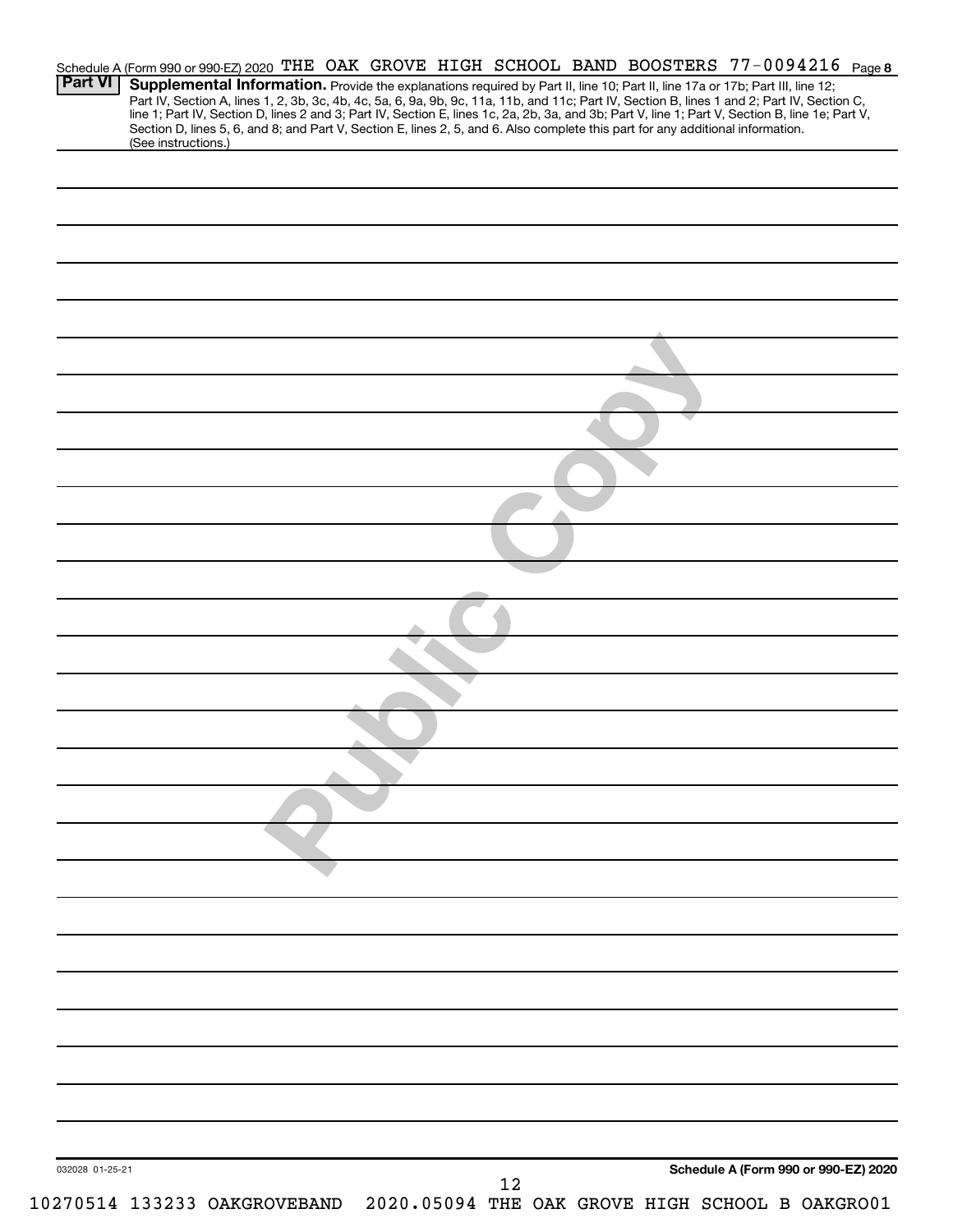| <b>SCHEDULE G</b>                                                                              |                                  | <b>Supplemental Information Regarding Fundraising or Gaming Activities</b>                                                                                                                                                                                                                                                                                                         |                                                                            |                                                                            |                                                                            | OMB No. 1545-0047                                       |
|------------------------------------------------------------------------------------------------|----------------------------------|------------------------------------------------------------------------------------------------------------------------------------------------------------------------------------------------------------------------------------------------------------------------------------------------------------------------------------------------------------------------------------|----------------------------------------------------------------------------|----------------------------------------------------------------------------|----------------------------------------------------------------------------|---------------------------------------------------------|
| (Form 990 or 990-EZ)                                                                           |                                  | Complete if the organization answered "Yes" on Form 990, Part IV, line 17, 18, or 19, or if the                                                                                                                                                                                                                                                                                    |                                                                            |                                                                            |                                                                            |                                                         |
|                                                                                                |                                  | organization entered more than \$15,000 on Form 990-EZ, line 6a.<br>Attach to Form 990 or Form 990-EZ.                                                                                                                                                                                                                                                                             |                                                                            |                                                                            |                                                                            | <b>Open to Public</b>                                   |
| Department of the Treasury<br>Internal Revenue Service                                         |                                  | Go to www.irs.gov/Form990 for instructions and the latest information.                                                                                                                                                                                                                                                                                                             |                                                                            |                                                                            |                                                                            | Inspection                                              |
| Name of the organization                                                                       |                                  |                                                                                                                                                                                                                                                                                                                                                                                    |                                                                            |                                                                            |                                                                            | <b>Employer identification number</b>                   |
|                                                                                                |                                  | THE OAK GROVE HIGH SCHOOL BAND BOOSTERS                                                                                                                                                                                                                                                                                                                                            |                                                                            |                                                                            | 77-0094216                                                                 |                                                         |
| Part I                                                                                         | required to complete this part.  | Fundraising Activities. Complete if the organization answered "Yes" on Form 990, Part IV, line 17. Form 990-EZ filers are not                                                                                                                                                                                                                                                      |                                                                            |                                                                            |                                                                            |                                                         |
| 1.<br>Mail solicitations<br>a<br>b<br>Phone solicitations<br>c<br>In-person solicitations<br>d | Internet and email solicitations | Indicate whether the organization raised funds through any of the following activities. Check all that apply.<br>е<br>f<br>g                                                                                                                                                                                                                                                       | Special fundraising events                                                 | Solicitation of non-government grants<br>Solicitation of government grants |                                                                            |                                                         |
| compensated at least \$5,000 by the organization.                                              |                                  | 2 a Did the organization have a written or oral agreement with any individual (including officers, directors, trustees, or<br>key employees listed in Form 990, Part VII) or entity in connection with professional fundraising services?<br>b If "Yes," list the 10 highest paid individuals or entities (fundraisers) pursuant to agreements under which the fundraiser is to be |                                                                            |                                                                            | Yes                                                                        | No                                                      |
|                                                                                                |                                  |                                                                                                                                                                                                                                                                                                                                                                                    |                                                                            |                                                                            |                                                                            |                                                         |
| (i) Name and address of individual<br>or entity (fundraiser)                                   |                                  | (ii) Activity                                                                                                                                                                                                                                                                                                                                                                      | (iii) Did<br>fundraiser<br>have custody<br>or control of<br>contributions? | (iv) Gross receipts<br>from activity                                       | (v) Amount paid<br>to (or retained by)<br>fundraiser<br>listed in col. (i) | (vi) Amount paid<br>to (or retained by)<br>organization |
|                                                                                                |                                  |                                                                                                                                                                                                                                                                                                                                                                                    | Yes<br>No                                                                  |                                                                            |                                                                            |                                                         |
|                                                                                                |                                  |                                                                                                                                                                                                                                                                                                                                                                                    |                                                                            |                                                                            |                                                                            |                                                         |
|                                                                                                |                                  |                                                                                                                                                                                                                                                                                                                                                                                    |                                                                            |                                                                            |                                                                            |                                                         |
|                                                                                                |                                  |                                                                                                                                                                                                                                                                                                                                                                                    |                                                                            |                                                                            |                                                                            |                                                         |
|                                                                                                |                                  |                                                                                                                                                                                                                                                                                                                                                                                    |                                                                            |                                                                            |                                                                            |                                                         |
|                                                                                                |                                  |                                                                                                                                                                                                                                                                                                                                                                                    |                                                                            |                                                                            |                                                                            |                                                         |
|                                                                                                |                                  |                                                                                                                                                                                                                                                                                                                                                                                    |                                                                            |                                                                            |                                                                            |                                                         |
|                                                                                                |                                  |                                                                                                                                                                                                                                                                                                                                                                                    |                                                                            |                                                                            |                                                                            |                                                         |
|                                                                                                |                                  |                                                                                                                                                                                                                                                                                                                                                                                    |                                                                            |                                                                            |                                                                            |                                                         |
|                                                                                                |                                  |                                                                                                                                                                                                                                                                                                                                                                                    |                                                                            |                                                                            |                                                                            |                                                         |
| Total                                                                                          |                                  |                                                                                                                                                                                                                                                                                                                                                                                    |                                                                            |                                                                            |                                                                            |                                                         |
| or licensing.                                                                                  |                                  | 3 List all states in which the organization is registered or licensed to solicit contributions or has been notified it is exempt from registration                                                                                                                                                                                                                                 |                                                                            |                                                                            |                                                                            |                                                         |
|                                                                                                |                                  |                                                                                                                                                                                                                                                                                                                                                                                    |                                                                            |                                                                            |                                                                            |                                                         |
|                                                                                                |                                  |                                                                                                                                                                                                                                                                                                                                                                                    |                                                                            |                                                                            |                                                                            |                                                         |
|                                                                                                |                                  |                                                                                                                                                                                                                                                                                                                                                                                    |                                                                            |                                                                            |                                                                            |                                                         |
|                                                                                                |                                  |                                                                                                                                                                                                                                                                                                                                                                                    |                                                                            |                                                                            |                                                                            |                                                         |
|                                                                                                |                                  |                                                                                                                                                                                                                                                                                                                                                                                    |                                                                            |                                                                            |                                                                            |                                                         |
|                                                                                                |                                  |                                                                                                                                                                                                                                                                                                                                                                                    |                                                                            |                                                                            |                                                                            |                                                         |
|                                                                                                |                                  |                                                                                                                                                                                                                                                                                                                                                                                    |                                                                            |                                                                            |                                                                            |                                                         |
|                                                                                                |                                  |                                                                                                                                                                                                                                                                                                                                                                                    |                                                                            |                                                                            |                                                                            |                                                         |
|                                                                                                |                                  |                                                                                                                                                                                                                                                                                                                                                                                    |                                                                            |                                                                            |                                                                            |                                                         |

**For Paperwork Reduction Act Notice, see the Instructions for Form 990 or 990-EZ. Schedule G (Form 990 or 990-EZ) 2020** LHA

032081 11-25-20

13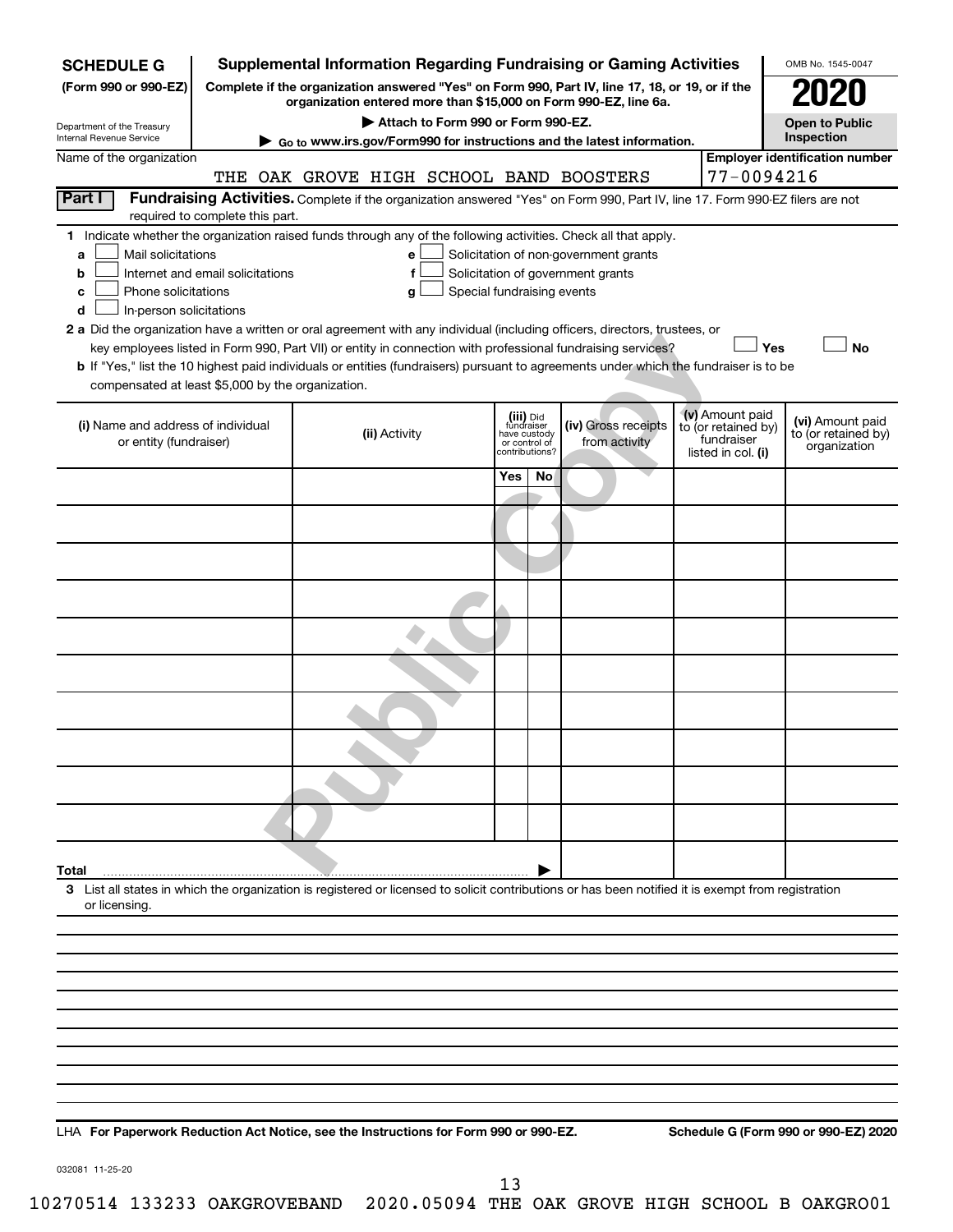Schedule G (Form 990 or 990-EZ) 2020 THE OAK GROVE HIGH SCHOOL BAND BOOSTERS 77-0094216 <sub>Page 2</sub> Part II | Fundraising Events. Complete if the organization answered "Yes" on Form 990, Part IV, line 18, or reported more than \$15,000

of fundraising event contributions and gross income on Form 990-EZ, lines 1 and 6b. List events with gross receipts greater than \$5,000.

|                 |                                                                                                                      |                                                                            | (a) Event #1<br>4 MOURA<br>RIDE | $(b)$ Event #2                                                                                                          | (c) Other events<br><b>NONE</b> | (d) Total events<br>(add col. (a) through<br>col. (c) |  |  |  |  |  |  |
|-----------------|----------------------------------------------------------------------------------------------------------------------|----------------------------------------------------------------------------|---------------------------------|-------------------------------------------------------------------------------------------------------------------------|---------------------------------|-------------------------------------------------------|--|--|--|--|--|--|
|                 |                                                                                                                      |                                                                            | (event type)                    | (event type)                                                                                                            | (total number)                  |                                                       |  |  |  |  |  |  |
| Revenue         | 1.                                                                                                                   |                                                                            | 21,705.                         |                                                                                                                         |                                 | 21,705.                                               |  |  |  |  |  |  |
|                 | $\mathbf{2}$                                                                                                         |                                                                            | 21,705.                         |                                                                                                                         |                                 | 21,705.                                               |  |  |  |  |  |  |
|                 | 3                                                                                                                    | Gross income (line 1 minus line 2)                                         |                                 |                                                                                                                         |                                 |                                                       |  |  |  |  |  |  |
|                 |                                                                                                                      |                                                                            |                                 |                                                                                                                         |                                 |                                                       |  |  |  |  |  |  |
|                 | 5                                                                                                                    |                                                                            |                                 |                                                                                                                         |                                 |                                                       |  |  |  |  |  |  |
|                 | 6                                                                                                                    |                                                                            |                                 |                                                                                                                         |                                 |                                                       |  |  |  |  |  |  |
| Direct Expenses | $\mathbf{7}$                                                                                                         |                                                                            |                                 |                                                                                                                         |                                 |                                                       |  |  |  |  |  |  |
|                 | 8                                                                                                                    |                                                                            | 976.                            |                                                                                                                         |                                 |                                                       |  |  |  |  |  |  |
|                 | 9                                                                                                                    | 10 Direct expense summary. Add lines 4 through 9 in column (d)             |                                 | <u> Estados de Santo de Santo de Santo de Santo de Santo de Santo de Santo de Santo de Santo de Santo de Santo de S</u> |                                 | 976.<br>976.                                          |  |  |  |  |  |  |
|                 |                                                                                                                      | 11 Net income summary. Subtract line 10 from line 3, column (d)            |                                 |                                                                                                                         |                                 | $-976.$                                               |  |  |  |  |  |  |
|                 | Part III<br>Gaming. Complete if the organization answered "Yes" on Form 990, Part IV, line 19, or reported more than |                                                                            |                                 |                                                                                                                         |                                 |                                                       |  |  |  |  |  |  |
|                 |                                                                                                                      | \$15,000 on Form 990-EZ, line 6a.                                          |                                 |                                                                                                                         |                                 |                                                       |  |  |  |  |  |  |
| Revenue         |                                                                                                                      |                                                                            | (a) Bingo                       | (b) Pull tabs/instant<br>bingo/progressive bingo                                                                        | (c) Other gaming                | (d) Total gaming (add<br>col. (a) through col. (c))   |  |  |  |  |  |  |
|                 | 1.                                                                                                                   |                                                                            |                                 |                                                                                                                         |                                 |                                                       |  |  |  |  |  |  |
|                 |                                                                                                                      |                                                                            |                                 |                                                                                                                         |                                 |                                                       |  |  |  |  |  |  |
| Direct Expenses | 3                                                                                                                    |                                                                            |                                 |                                                                                                                         |                                 |                                                       |  |  |  |  |  |  |
|                 | 4                                                                                                                    |                                                                            |                                 |                                                                                                                         |                                 |                                                       |  |  |  |  |  |  |
|                 |                                                                                                                      |                                                                            |                                 |                                                                                                                         |                                 |                                                       |  |  |  |  |  |  |
|                 |                                                                                                                      | 6 Volunteer labor                                                          | Yes<br>%<br>No                  | %<br>Yes<br>No                                                                                                          | Yes<br>%<br>No                  |                                                       |  |  |  |  |  |  |
|                 | 7                                                                                                                    | Direct expense summary. Add lines 2 through 5 in column (d)                |                                 |                                                                                                                         |                                 |                                                       |  |  |  |  |  |  |
|                 |                                                                                                                      |                                                                            |                                 |                                                                                                                         |                                 |                                                       |  |  |  |  |  |  |
|                 |                                                                                                                      |                                                                            |                                 |                                                                                                                         |                                 |                                                       |  |  |  |  |  |  |
|                 |                                                                                                                      | 9 Enter the state(s) in which the organization conducts gaming activities: |                                 |                                                                                                                         |                                 |                                                       |  |  |  |  |  |  |
|                 |                                                                                                                      |                                                                            |                                 | Yes<br><b>No</b>                                                                                                        |                                 |                                                       |  |  |  |  |  |  |
|                 |                                                                                                                      |                                                                            |                                 |                                                                                                                         |                                 |                                                       |  |  |  |  |  |  |
|                 |                                                                                                                      |                                                                            |                                 |                                                                                                                         |                                 |                                                       |  |  |  |  |  |  |
|                 |                                                                                                                      |                                                                            |                                 |                                                                                                                         |                                 | Yes<br>No                                             |  |  |  |  |  |  |
|                 |                                                                                                                      |                                                                            |                                 |                                                                                                                         |                                 |                                                       |  |  |  |  |  |  |
|                 |                                                                                                                      | 032082 11-25-20                                                            |                                 |                                                                                                                         |                                 | Schedule G (Form 990 or 990-EZ) 2020                  |  |  |  |  |  |  |
|                 |                                                                                                                      |                                                                            |                                 |                                                                                                                         |                                 |                                                       |  |  |  |  |  |  |
|                 |                                                                                                                      |                                                                            |                                 | 14                                                                                                                      |                                 |                                                       |  |  |  |  |  |  |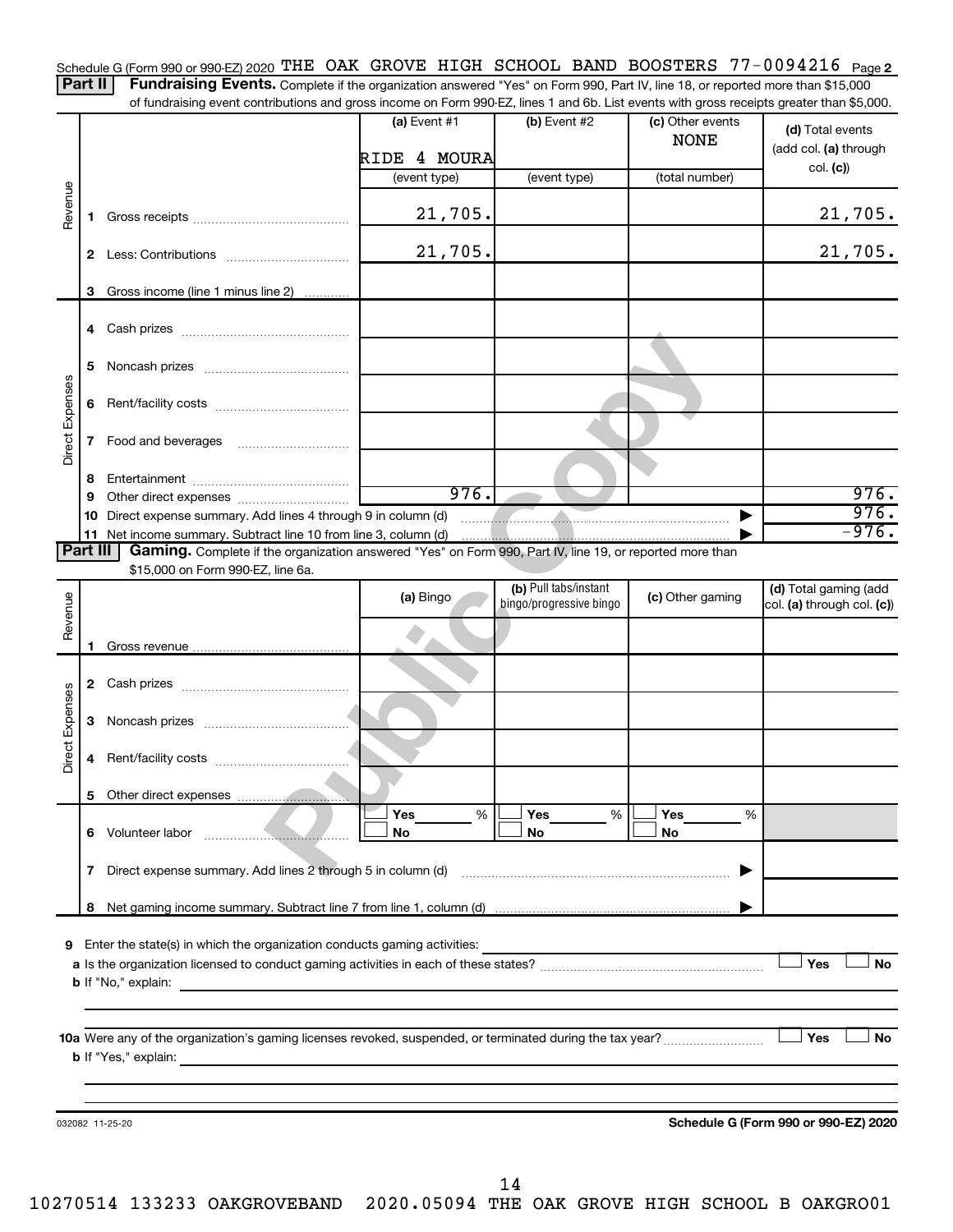|     | Schedule G (Form 990 or 990-EZ) 2020 THE OAK GROVE HIGH SCHOOL BAND BOOSTERS $77-0094216$ Page 3                                                                                                      |                      |           |
|-----|-------------------------------------------------------------------------------------------------------------------------------------------------------------------------------------------------------|----------------------|-----------|
| 11. |                                                                                                                                                                                                       | Yes                  | No        |
|     | 12 Is the organization a grantor, beneficiary or trustee of a trust, or a member of a partnership or other entity formed                                                                              |                      |           |
|     |                                                                                                                                                                                                       | $\Box$ Yes           | <b>No</b> |
|     | 13 Indicate the percentage of gaming activity conducted in:                                                                                                                                           |                      |           |
|     |                                                                                                                                                                                                       | 13a                  | %         |
|     | <b>b</b> An outside facility <i>www.communicality www.communicality.communicality www.communicality www.communicality www.communicality www.communicality www.communicality www.communicality.com</i> | 13b                  | $\%$      |
|     | 14 Enter the name and address of the person who prepares the organization's gaming/special events books and records:                                                                                  |                      |           |
|     |                                                                                                                                                                                                       |                      |           |
|     | Name $\blacktriangleright$                                                                                                                                                                            |                      |           |
|     |                                                                                                                                                                                                       |                      |           |
|     | Address $\blacktriangleright$                                                                                                                                                                         |                      |           |
|     |                                                                                                                                                                                                       |                      |           |
|     |                                                                                                                                                                                                       |                      | <b>No</b> |
|     |                                                                                                                                                                                                       |                      |           |
|     | <b>b</b> If "Yes," enter the amount of gaming revenue received by the organization $\triangleright$ \$<br>and the amount                                                                              |                      |           |
|     | of gaming revenue retained by the third party $\triangleright$ \$                                                                                                                                     |                      |           |
|     | c If "Yes," enter name and address of the third party:                                                                                                                                                |                      |           |
|     |                                                                                                                                                                                                       |                      |           |
|     | Name $\blacktriangleright$<br><u> 1989 - Johann Stein, marwolaethau a bhann an t-Amhainn an t-Amhainn an t-Amhainn an t-Amhainn an t-Amhainn an</u>                                                   |                      |           |
|     |                                                                                                                                                                                                       |                      |           |
|     | Address $\blacktriangleright$                                                                                                                                                                         |                      |           |
|     |                                                                                                                                                                                                       |                      |           |
| 16  | Gaming manager information:                                                                                                                                                                           |                      |           |
|     |                                                                                                                                                                                                       |                      |           |
|     | Name $\blacktriangleright$                                                                                                                                                                            |                      |           |
|     |                                                                                                                                                                                                       |                      |           |
|     | Gaming manager compensation $\triangleright$ \$                                                                                                                                                       |                      |           |
|     |                                                                                                                                                                                                       |                      |           |
|     | Description of services provided >                                                                                                                                                                    |                      |           |
|     |                                                                                                                                                                                                       |                      |           |
|     |                                                                                                                                                                                                       |                      |           |
|     |                                                                                                                                                                                                       |                      |           |
|     | Director/officer<br>Employee<br>Independent contractor                                                                                                                                                |                      |           |
|     |                                                                                                                                                                                                       |                      |           |
|     | 17 Mandatory distributions:                                                                                                                                                                           |                      |           |
|     | a Is the organization required under state law to make charitable distributions from the gaming proceeds to                                                                                           |                      |           |
|     | retain the state gaming license?                                                                                                                                                                      | $\Box$ Yes $\Box$ No |           |
|     | <b>b</b> Enter the amount of distributions required under state law to be distributed to other exempt organizations or spent in the                                                                   |                      |           |
|     | organization's own exempt activities during the tax year $\triangleright$ \$                                                                                                                          |                      |           |
|     | Supplemental Information. Provide the explanations required by Part I, line 2b, columns (iii) and (v); and Part III, lines 9, 9b, 10b,<br> Part IV                                                    |                      |           |
|     | 15b, 15c, 16, and 17b, as applicable. Also provide any additional information. See instructions.                                                                                                      |                      |           |
|     |                                                                                                                                                                                                       |                      |           |
|     |                                                                                                                                                                                                       |                      |           |
|     |                                                                                                                                                                                                       |                      |           |
|     |                                                                                                                                                                                                       |                      |           |
|     |                                                                                                                                                                                                       |                      |           |
|     |                                                                                                                                                                                                       |                      |           |
|     |                                                                                                                                                                                                       |                      |           |
|     |                                                                                                                                                                                                       |                      |           |
|     |                                                                                                                                                                                                       |                      |           |
|     |                                                                                                                                                                                                       |                      |           |
|     |                                                                                                                                                                                                       |                      |           |
|     |                                                                                                                                                                                                       |                      |           |
|     |                                                                                                                                                                                                       |                      |           |
|     |                                                                                                                                                                                                       |                      |           |
|     |                                                                                                                                                                                                       |                      |           |
|     |                                                                                                                                                                                                       |                      |           |
|     |                                                                                                                                                                                                       |                      |           |
|     |                                                                                                                                                                                                       |                      |           |
|     | Schedule G (Form 990 or 990-EZ) 2020<br>032083 11-25-20                                                                                                                                               |                      |           |
|     | 15                                                                                                                                                                                                    |                      |           |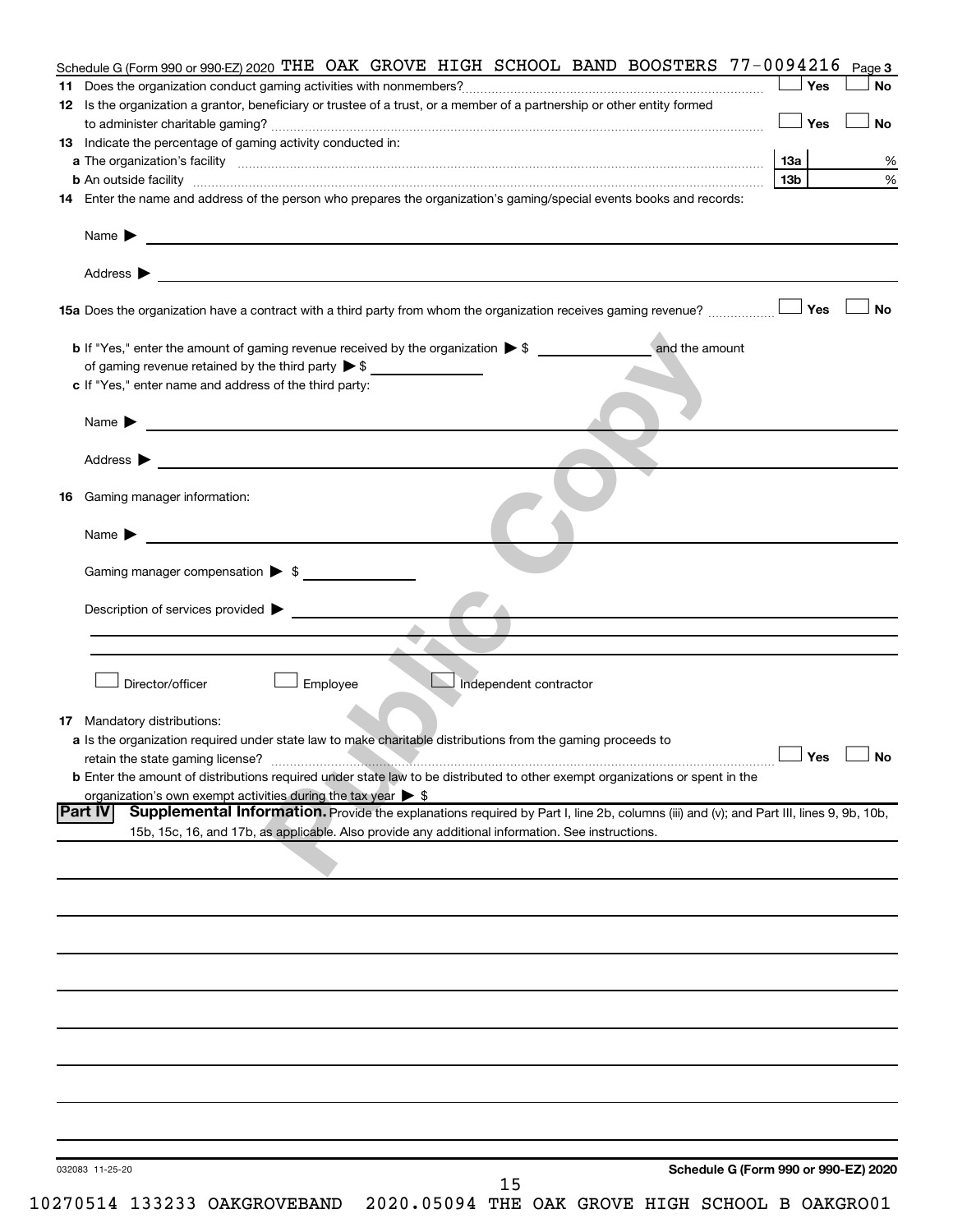|                 | Schedule G (Form 990 or 990-EZ) THE OAK GR<br><b>Part IV   Supplemental Information</b> (continued) |  |        |  | THE OAK GROVE HIGH SCHOOL BAND BOOSTERS 77-0094216 Page 4 |  |
|-----------------|-----------------------------------------------------------------------------------------------------|--|--------|--|-----------------------------------------------------------|--|
|                 |                                                                                                     |  |        |  |                                                           |  |
|                 |                                                                                                     |  |        |  |                                                           |  |
|                 |                                                                                                     |  |        |  |                                                           |  |
|                 |                                                                                                     |  |        |  |                                                           |  |
|                 |                                                                                                     |  |        |  |                                                           |  |
|                 |                                                                                                     |  |        |  |                                                           |  |
|                 |                                                                                                     |  |        |  |                                                           |  |
|                 |                                                                                                     |  |        |  |                                                           |  |
|                 |                                                                                                     |  |        |  |                                                           |  |
|                 |                                                                                                     |  |        |  |                                                           |  |
|                 |                                                                                                     |  |        |  |                                                           |  |
|                 |                                                                                                     |  |        |  |                                                           |  |
|                 |                                                                                                     |  |        |  |                                                           |  |
|                 |                                                                                                     |  |        |  |                                                           |  |
|                 |                                                                                                     |  |        |  |                                                           |  |
|                 |                                                                                                     |  |        |  |                                                           |  |
|                 |                                                                                                     |  |        |  |                                                           |  |
|                 |                                                                                                     |  |        |  |                                                           |  |
|                 |                                                                                                     |  |        |  |                                                           |  |
|                 |                                                                                                     |  |        |  |                                                           |  |
|                 |                                                                                                     |  |        |  |                                                           |  |
|                 |                                                                                                     |  |        |  |                                                           |  |
|                 |                                                                                                     |  |        |  |                                                           |  |
|                 |                                                                                                     |  |        |  |                                                           |  |
|                 |                                                                                                     |  |        |  |                                                           |  |
|                 |                                                                                                     |  |        |  |                                                           |  |
|                 |                                                                                                     |  |        |  |                                                           |  |
|                 |                                                                                                     |  |        |  |                                                           |  |
|                 |                                                                                                     |  |        |  |                                                           |  |
|                 |                                                                                                     |  |        |  |                                                           |  |
|                 |                                                                                                     |  |        |  |                                                           |  |
|                 |                                                                                                     |  |        |  |                                                           |  |
|                 |                                                                                                     |  |        |  |                                                           |  |
|                 |                                                                                                     |  |        |  |                                                           |  |
|                 |                                                                                                     |  |        |  |                                                           |  |
|                 |                                                                                                     |  |        |  |                                                           |  |
|                 |                                                                                                     |  |        |  |                                                           |  |
|                 |                                                                                                     |  |        |  | Schedule G (Form 990 or 990-EZ)                           |  |
| 032084 04-01-20 |                                                                                                     |  | $16\,$ |  |                                                           |  |